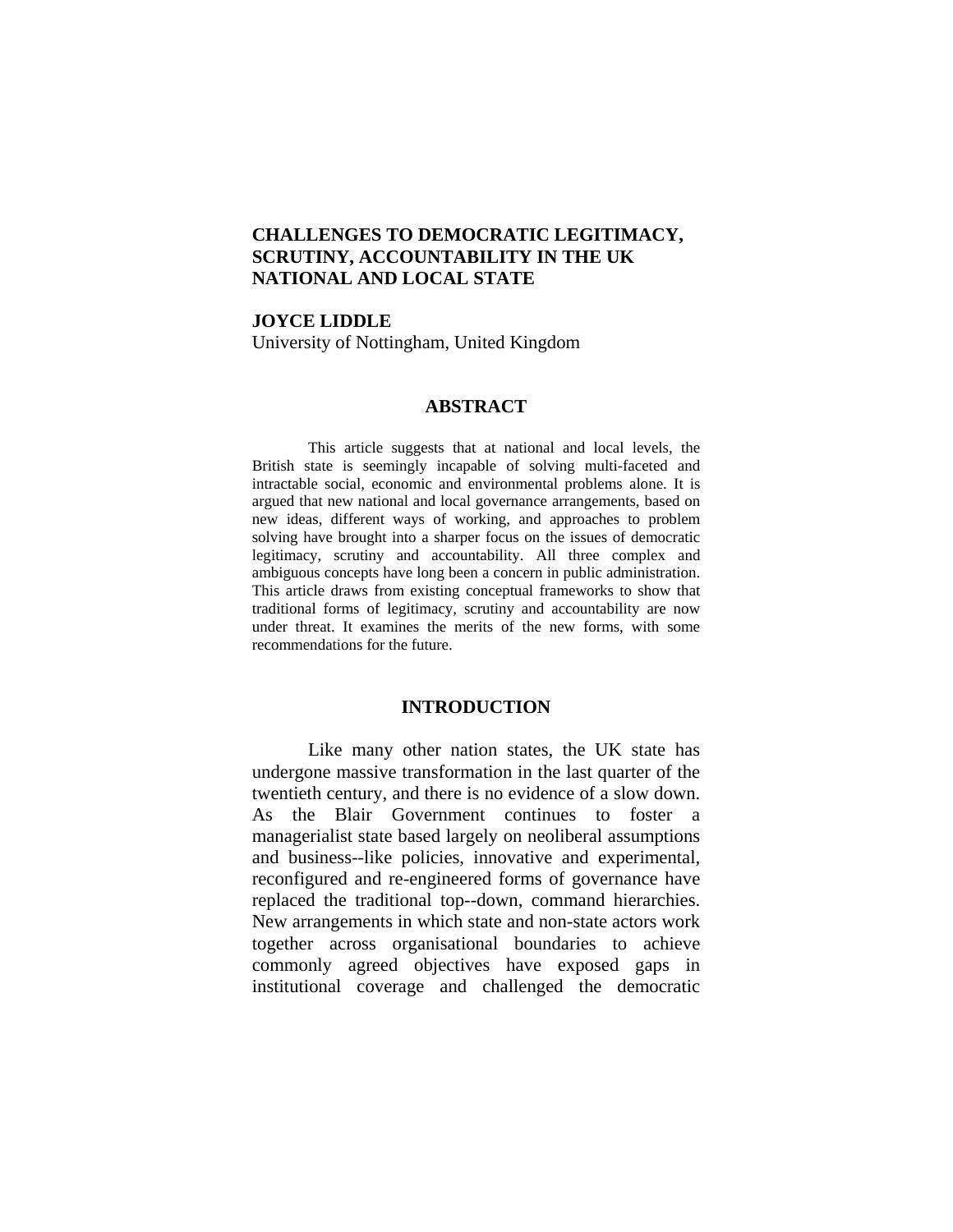legitimacy of both state and non- state actors, but more significantly scrutiny and accountability remain key unresolved issues at the heart of modernisation of the British state. State officials are now obliged to draw in personnel, resources and information from non--state actors to share "democratic action spaces", and new relationships and responsibilities are altering the forms of democratic engagement and patterns of legitimacy.

As the context of governance continues to change, and more and more state functions are contracted out, privatised, or delivered by combinations of state and non- state actors or agencies we need to rethink our views on legitimacy, scrutiny and accountability. While states continue to divest financial and managerial responsibilities and measure performance on market driven criteria such as consumerism, competition, efficiency and value for money questions remain on issues of equity and public interest. If, as is argued here, the British state has undergone massive transformation and national and local governance arrangements are now so completely different to those we have grown used to, this is an apposite juncture to develop new forms of legitimacy, scrutiny and accountability. To examine these new forms it is important to understand some existing debates surrounding the concepts of "governance", "New Public Management", "New Public Services", and "New Public Governance".

## **THE CONCEPT OF "GOVERNANCE"**

Although the use of the concept "governance" has attained currency within the past decade, at the expense of the concept "government" (Hirst, 2000), and despite its widespread usage, it remains a concept with different dimensions and applications (Salet, Thornley, and Kreukels, 2003:9). "Governance" lacks precision and is used in a variety of disciplines and in different discourses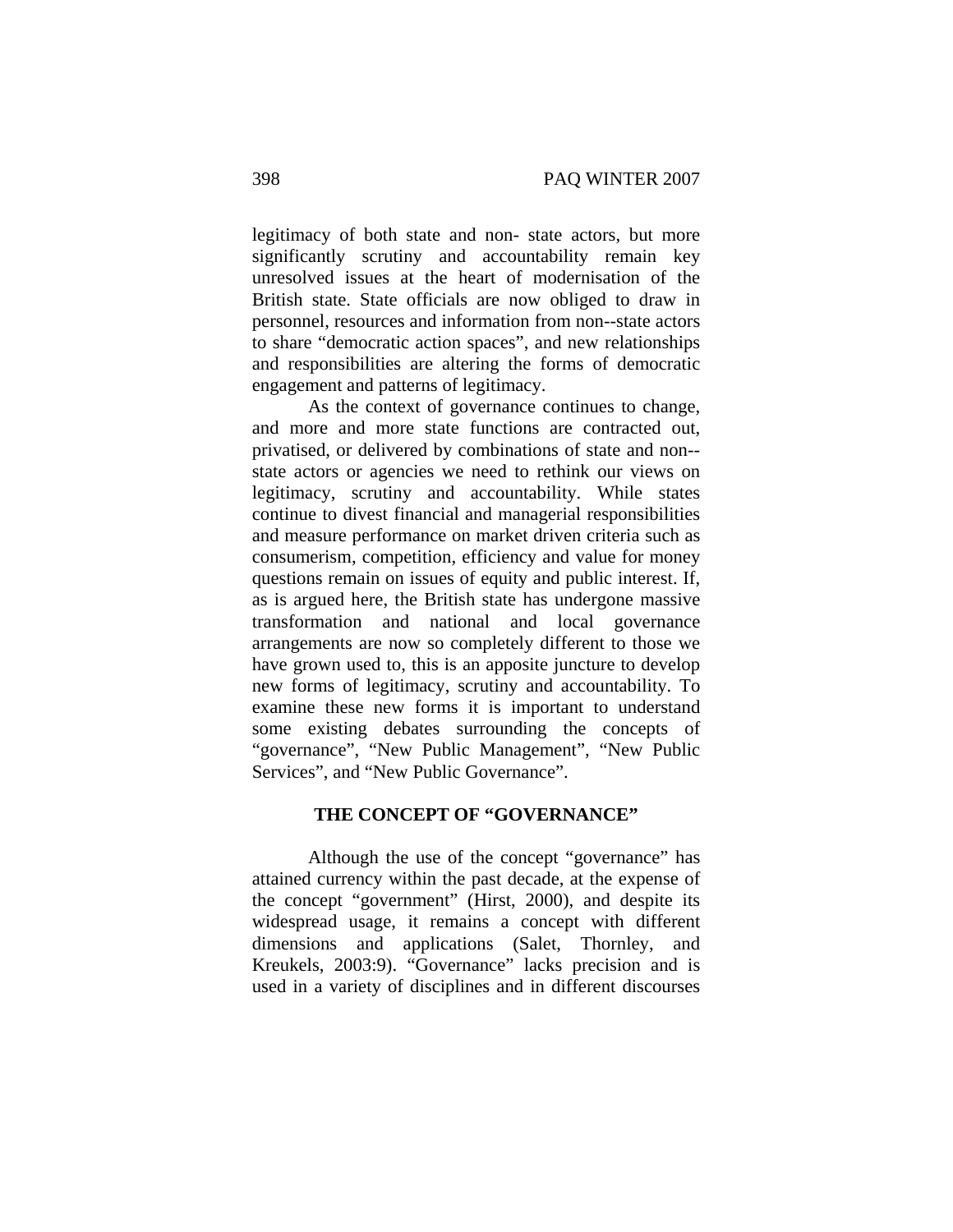(Southern, 2003). It is generally perceived as an alternative to government. From a North American perspective it has been variously described as "social self governance", in association with contemporary ideas on local and global civic societies; as "responsible economic governance", linked to market economies; or "political governance"; concerning public affairs. The first two are, in part, private forms of governance, facilitated by governmental frameworks, whereas the latter is concerned with the theory and practice of public affairs.

In a European context, some have argued that national governments, during the post Second World War period took a pro-active role in expansion of the Welfare State, whereas during the 1980s, and thereafter, dramatic shifts altered the balance between government and other agencies. The degree of changes to governmental forms across Europe varied between countries, but in the post-1980 period common features such as a reduction in the proactive role of government in the economy and society, diversification of decision making throughout a wide range of organisations and a restructuring of inter-governmental relationships became evident (Salet, Thornley, and Kreukels, 2003:6).

There is no real agreement on why governmental institutions have been replaced by new forms of governance. It is generally thought that rapid global and technological changes and the resultant international interdependence, coupled with declining growth rates and increasing competitive pressures within states, have brought about this change. Other influences include shrinking budgets for social programmes, the blurring of boundaries between business and government and dissatisfaction with legal processes for solving complex problems are important reasons for the changes.

Very little, it is argued is accomplished by a single organisation acting alone and in an era when organisational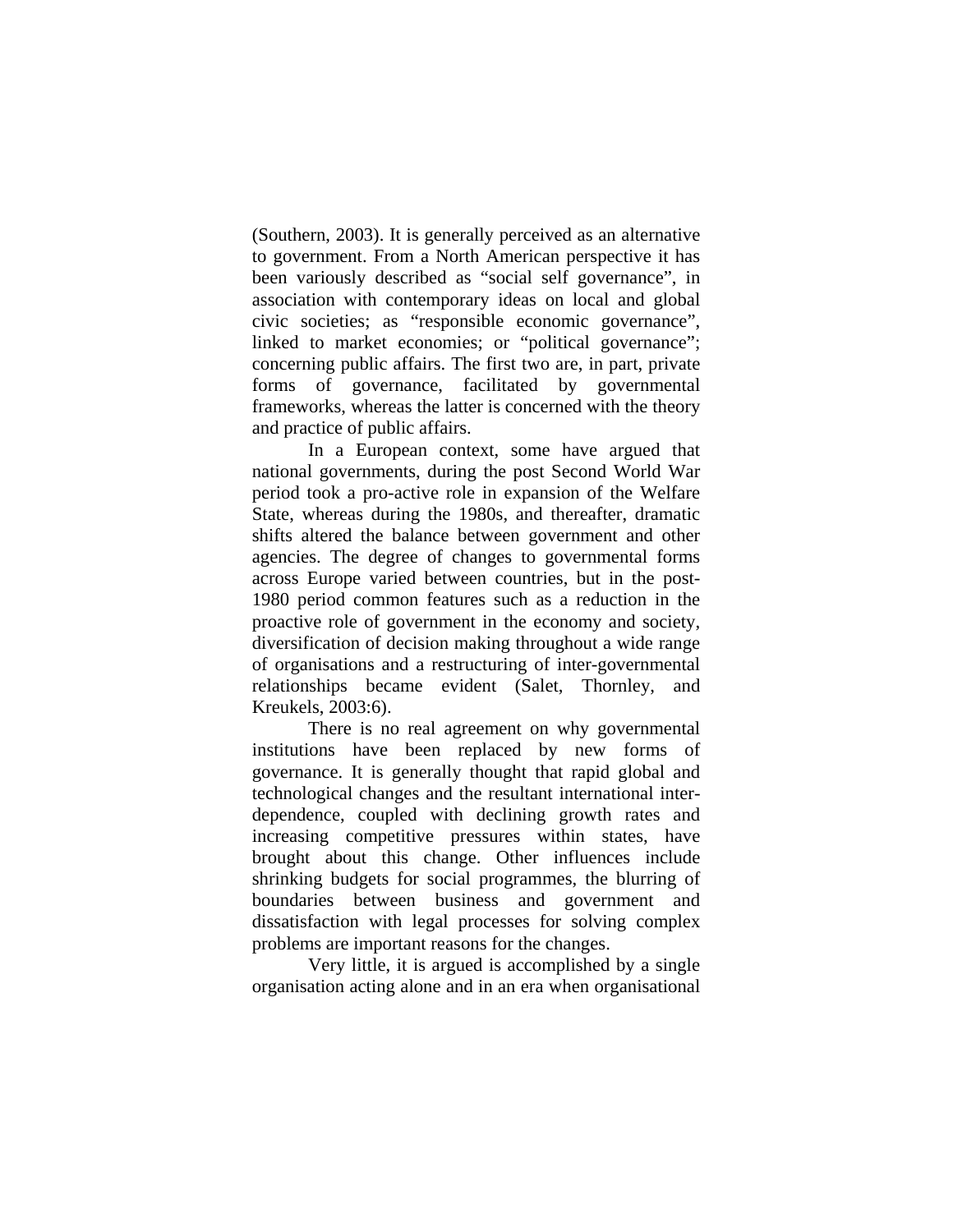boundaries are loosening and becoming more complex and problematic, most organisational problems need partners, not only horizontally in alliances but also vertically around relationships with users and consumers (Attwood, Pedler, Pritchard, and Wilkinson, 2003:143). Increasingly, new standards of delivery are now matched by exhortations to join up practice and involve service users (Attwood, Pedler, Pritchard, and Wilkinson, 2003:1). Indeed the UK Labour Government's aim for radical modernisation of public services depends on its ability to make a reality of "holistic" government, "joined up thinking", and achieve better outcomes across a wide range of policy areas, as successive governments have failed to tackle deep-seated problems. In the drive to join up policy areas, however, ever increasing gaps in lines of accountability, scrutiny and legitimacy require further examination.

Hirst offers a definition of governance as "a means by which an activity or ensemble of activities is controlled or directed, such that it delivers an acceptable range of outcomes according to some established social standard" (Hirst, 1997:3). Whereas government has traditionally been thought of as the formal institutional structures of decisionmaking, new forms of "governance" have blurred the boundaries between the state, the market and civil society (Geddes, 1997). This new system of governance engages a plurality of institutions and organisations alongside state agencies to solve particular problems and multi-agency partnerships are regarded as the most effective means of achieving common goals (Taket and White, 2000:19-20).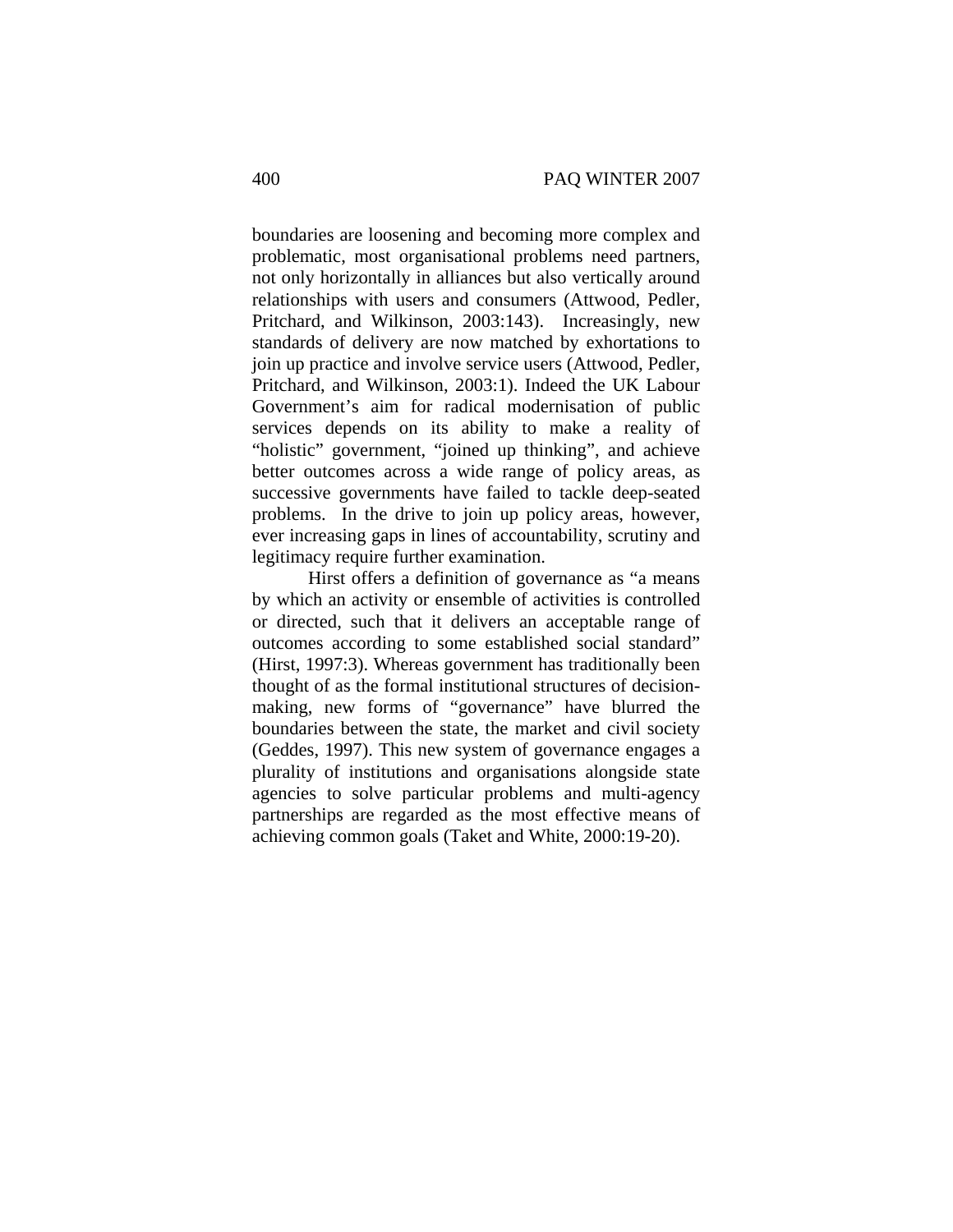## **NEW PUBLIC MANAGEMENT, NEW PUBLIC SERVICES, OR NEW PUBLIC GOVERNANCE?**

NPM (New Public Management) was regarded as a threat to the traditional Westminster bureaucratic model, in which anonymous or neutral civil servants offered objective advice to Ministers. It created a new performance culture, which embodied (apparently) autonomous and accountable managers, and increasingly, with assistance from special advisors, Think Tanks or external policy forums, civil servants became adept at acting in contractual and competitive ways to deliver services. The traditional language of civil servants based on stability, rules, procedures, was replaced by a new vocabulary based on managerialism, change, decentralisation, responsiveness, creativity, innovation, performance outputs and impacts.

New Public Management was adopted as an attempt to shift from funding organisations and institutions to funding performance (Norman, 2003), and public services traditionally delivered through government owned bureaucracies were increasingly delivered through a "mixed economy" (Gray, 1998) of public and private organisations competing for available funds. Government bureaucracies were reinvented in attempts to reduce costs to taxpayers and increase responsiveness to clients and citizens (Osborne and Gaebler, 1992 but amidst the controversy generated by NPM methods there was surprisingly little in-depth information about how they work on practice (Norman, 2003).

Denhardt and Denhardt (2000) presented a new public service (NPS) approach as a viable alternative for the dichotomy between the old public administration and the new public management. It was an attempt to balance the advantages of New Public Management (NPM) with the emerging requirement for greater public participation in public service improvement. NPS theorists emphasize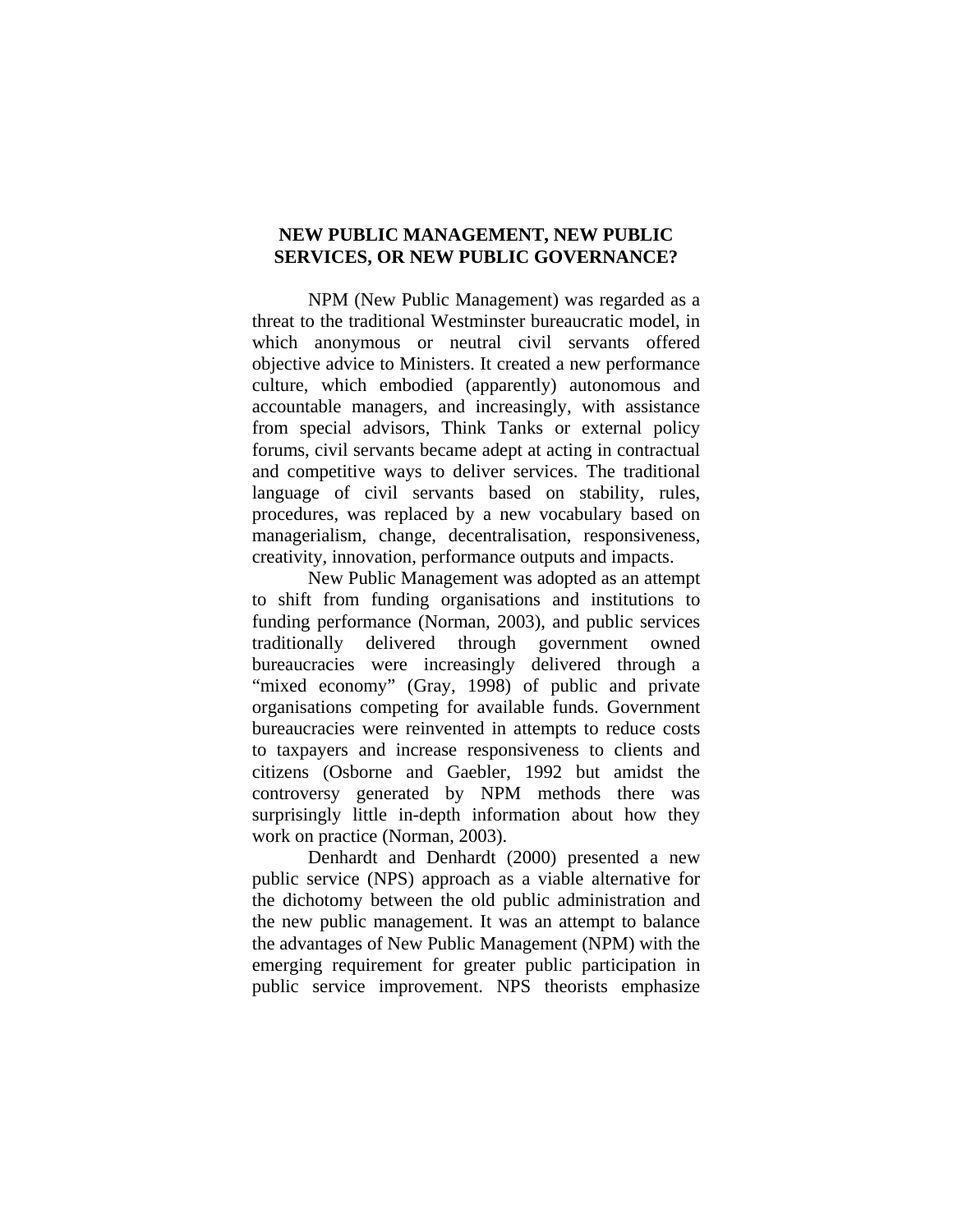democratic citizenship, and models of community and civil society. NPS is intended as a viable alternative to both the traditional and the now-dominant managerialist models (Denhardt and Denhardt, 2000). According to this approach, public sector organisations should be structured in such a way that public servants are responsive to "citizens" rather than "clients or customers". The emphasis in NPS is not on the steering or rowing functions (Osborne and Gaebler, 1992), but on how to build public institutions based on responsiveness and integrity. Denhardt & Denhardt (2000) suggest that NPS is built on seven principles:

- Serve rather than steer, because public policies are no longer simply the result of governmental decision-making processes.
- The public interest is the aim, not the by-product. It is necessary to establish shared interests and shared responsibilities based around a vision for the community and a single set of goals.
- Think strategically, act democratically. Collective effort and collaborative processes should exist within open and accessible government.
- Serve citizens, not customers and have a concern for the larger community.
- Accountability is not simple and involves complex constellations of institutions and standards.
- Value people, not just productivity. Processes of collaboration and shared leadership should be based on respect for people.
- Value citizenship and public service above entrepreneurship.

Schedler (2000) goes further in showing the loss of credibility in New Public Management due to market failure in delivering public services, and sees a future in which citizens, rather than customers achieve prominence, but points out that greater clarification on the role of the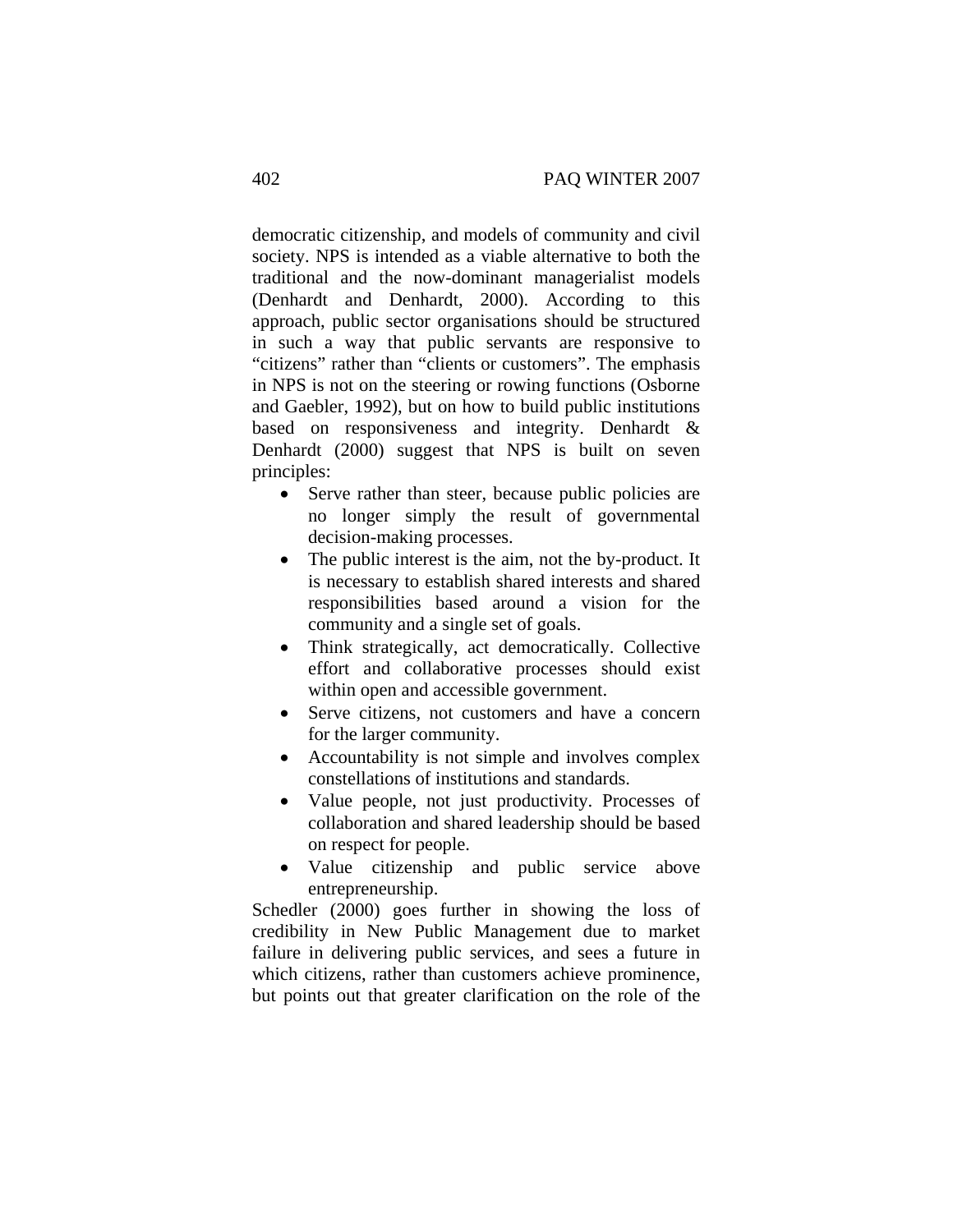state as guarantor and /or regulator will be vital. A new public governance, it is argued, would strengthen democratic control over decision making and citizen involvement, as well as improving public trust in government institutions and types of services provided. New Public Management, based on a managerial rationality was perceived as lacking sensitivity to the misuse of power, and of ignoring the fact that political rationality has an inherent drive to increase, limit or control power. Lines of accountability are crucial to this process, as the following section illustrates.

### **CHANGING ACCOUNTABILITIES**

Accountability is a concept that has lost some its former straightforwardness, and come to require constant clarification and increasingly complex categorisation (Mulgan, 2000). Relationships of accountability in the public sector are themselves complex, with public managers expected to be responsive and accountable to a wide range of actors. The terms scrutiny, legitimacy and accountability are surrounded by much jargon and to add to definitional problems the latter is often confused with notions of responsibility. It is therefore more appropriate to adopt a multi-perspective conceptual framework to examine these concepts and their validity in a UK context. We also need to locate the examination within some of the debates surrounding changing national and local governance structures resulting from the realignment between government, the private sector and civil society (Geddes, 1997).

There is general agreement that accountability is associated with the process of being called to account to some authority for one's actions (Stewart, 1992:2), and that public accountability rests both on giving an account and being held to account (Norman, 2003:144). However the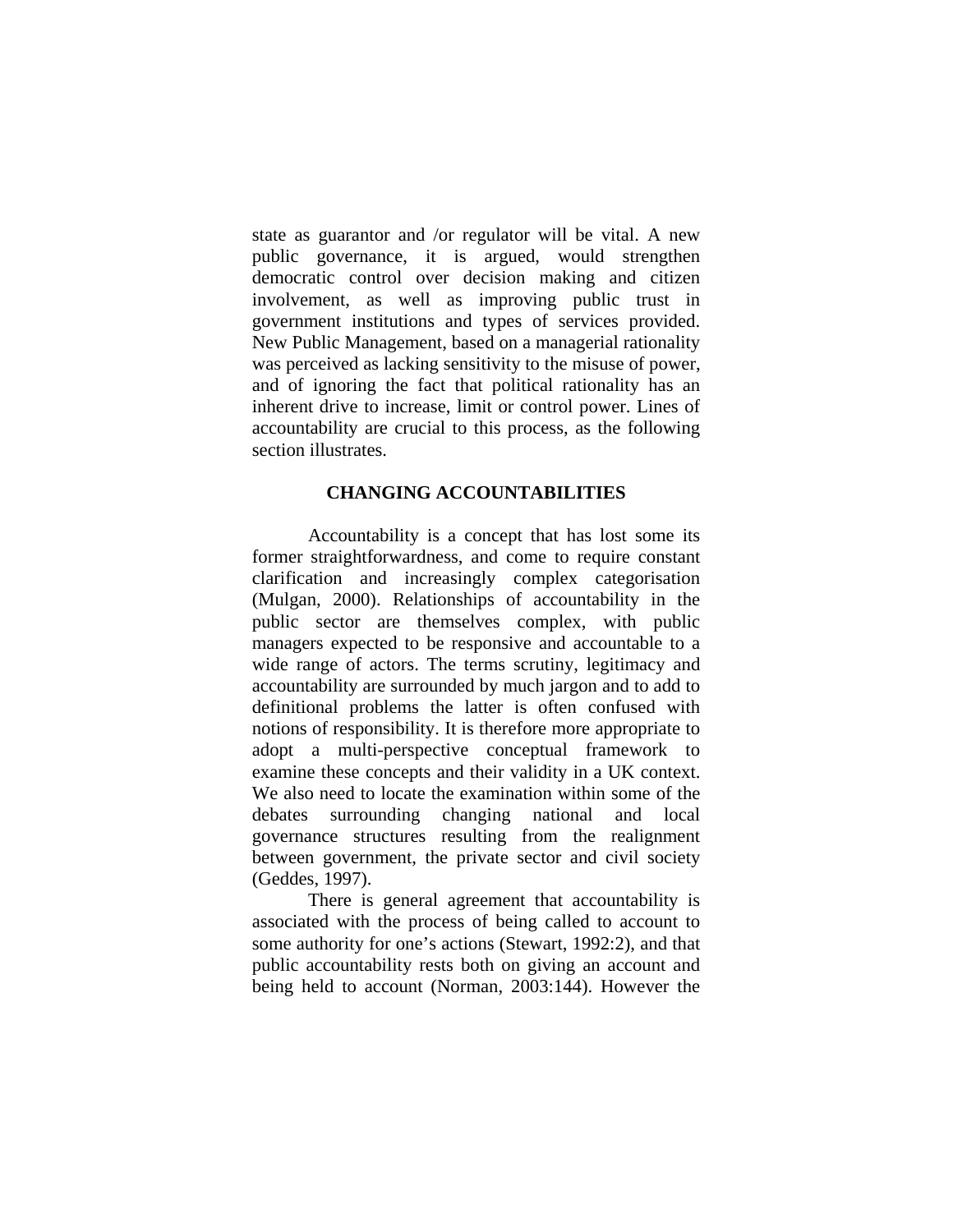present crisis in accountability is due to emerging patterns of governance which places an ever increasing burden on a single line of accountability. The reality for many public servants is that they are pulled in different directions by varied mechanisms of accountability. Tensions mount as they seek to explain who does what, and more significantly who is responsible for how the "rules of the game" have altered.

The origins of accountability may be political, constitutional, statutory, hierarchical or contractual and may consist of four components: Assignment of responsibilities; an obligation to answer for those responsibilities; surveillance of performance to ensure compliance with direction; and possible sanctions and rewards (Norman, 2003:144). It involves answering the following questions:

- *Outputs:* What has been achieved with resources allocated?
- *Ownership:* Is a department (or part of the government/organisation) well placed to meet the demands placed on it now and in future?
- *Strategic alignment and collective interests:* Are the goals consistent with the government's strategic goals?
- *Contribution to outcomes:* How well is the organisation doing in contributing to better outcomes? (Norman, 2003; 144).

Accountability in the UK is managed at multiple levels, and traditionally those exercising power were held to account through a line of accountability to elected persons, who were in turn held to account by citizens in periodic elections, and based on a presumption that due processes and the observance of procedures to ensure responsible public action. Most public servants have multiple accountabilities, and their freedom to use discretion is governed by the rules, regulations and guidelines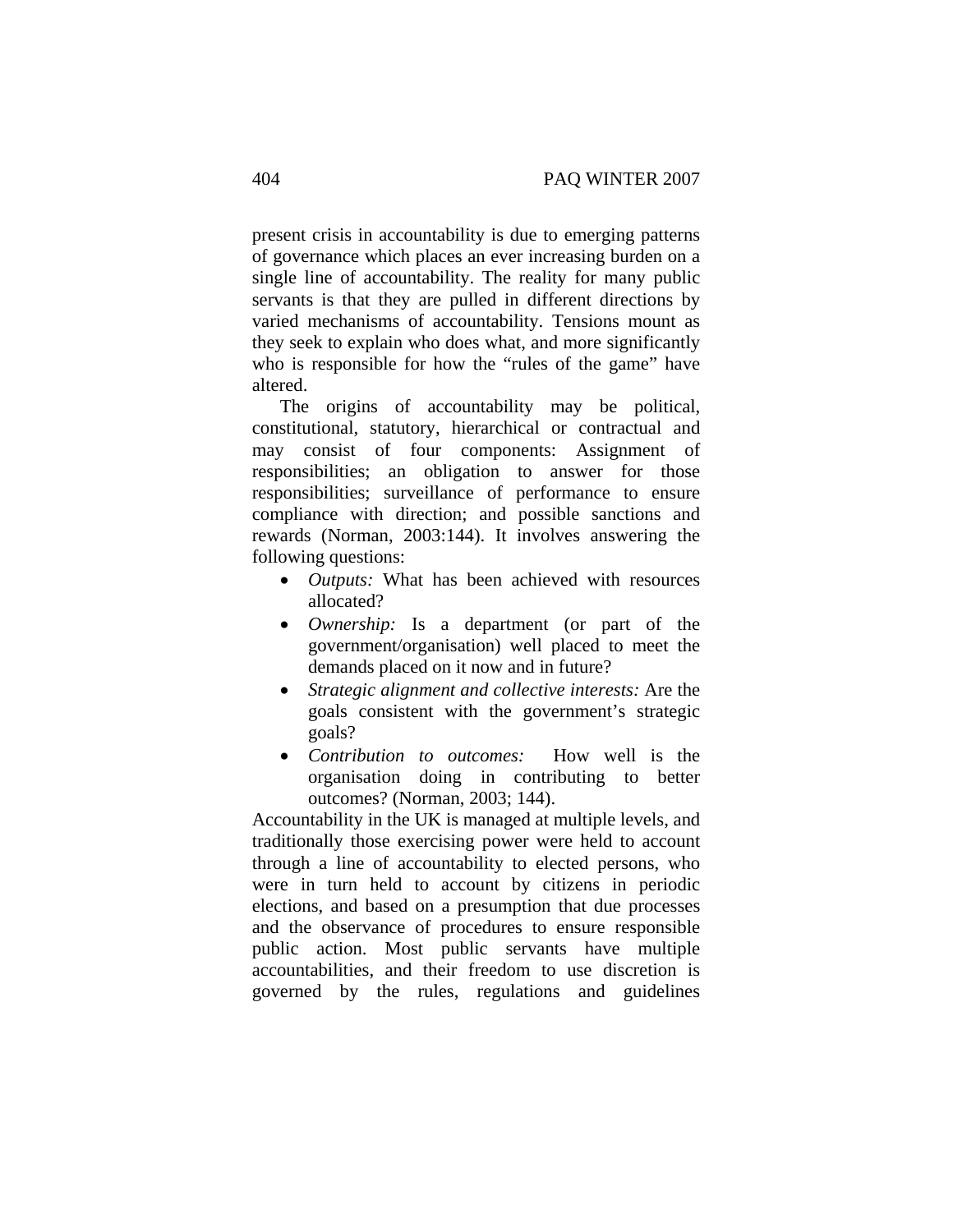emanating from central government or a higher authority (Friend, Power, and Yewlett, 1974). Moreover their understanding of the general rules, conditions and knowledge governing their own professional arena (such as land use, social services, education), lead to more complex and dynamic forms of legitimacy, scrutiny, and accountability, at both national and state levels, as we shall now examine.

### **THE NATIONAL STATE**

Within the UK national and local state, the drive to modernise Government and involve variegated communities of interest in decision-making is central to understanding the national state's Modernising Government agenda. This is focused on achieving the twin aims of efficient public services and equity of distribution (Maddock, 2002). Indeed the 1997 Blair Government's three key aims for improving the quality of public services, were (i) modernisation and innovation of services, (ii) renewed social democracy with an emphasis on welfare, and because big Government is dead (iii) partnership as the key to delivery (Blair, 1998). To achieve these aims the Blair government has welcomed, and indeed encouraged new forms of governance, but they have challenged legitimacy, scrutiny and accountability.

Traditionally accountability, at national level, has been through Cabinet Ministers; Civil Servants; Select committees; central departments; Members of Parliament; National Audit Office; the Audit Commission or other regulatory agencies; HM Treasury; the Parliamentary Ombudsman, or locally through Cabinet or Committee systems in local government via local members. Direct accountability in local government was via officials to elected members, and nationally civil servants to Ministers, and indirectly appointed boards were accountable through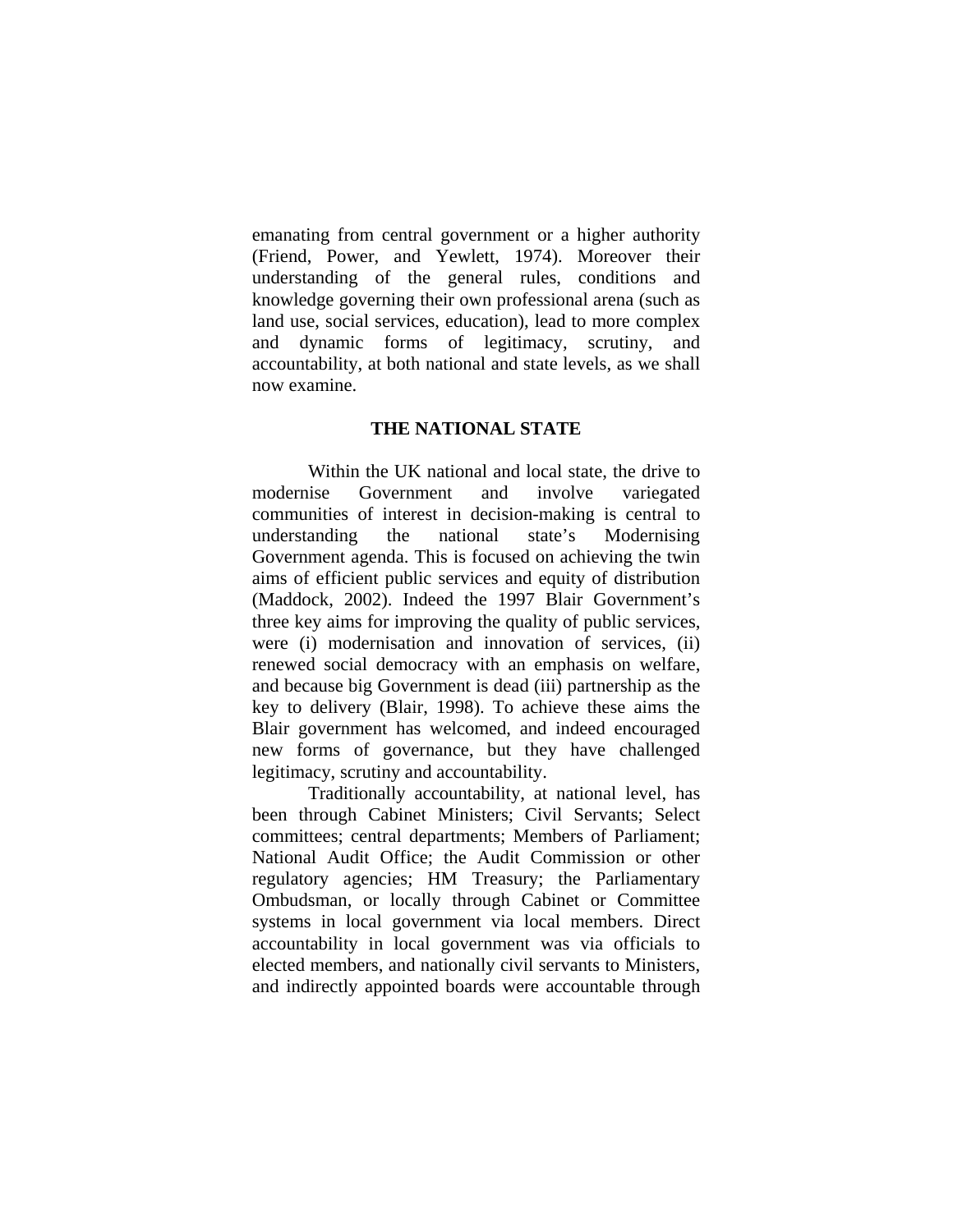Ministers to Parliament and through council members to full council. However traditional forms of public accountability no longer provide a sufficient basis for explanation, and the complexities of public life and the greater demands placed on officials and elected members raise further doubts (Stewart, 1992:4).

In the traditional perspective on national political accountability there is a coherent chain of accountability, from official to official in the Weberian bureaucracy, from official to Minister, from Minister to Parliament, and from Parliament the people, but it is largely illusionary (McGarvey, 2001), Accountability is still at the heart of public policy and politics, but recent changes have created many tensions and difficulties as normal channels of accountability between the governors and the governed become strained, and difficult to disentangle. Nevertheless we should not entirely dismiss the traditional view of accountability, because civil servants still derive their own code of ethics from an understanding of their place in the hierarchy and their relationship to Ministers, other civil servants, parliament, Cabinet, and the general public interest (Chapman, 1993).

Since 1997 the Labour Government has pushed the Modernising Agenda of change affecting many constitutional, structures, practices and procedures. Unlike other countries, the British system of government lacks a written constitution, a Freedom of Information Act or a Bill of Rights and this has enabled the government of the day (Labour has remained in power since 1997 and now enjoys a 160 seat majority in Parliament) to instigate changes that have affected lines of accountability.

Parliamentary accountability has been traditionally through the channel of representative MPs (Members of Parliament) who question the action of the Executive through parliamentary questioning and scrutiny and select committee. The Prime Minister, as Primus Inter Pares (first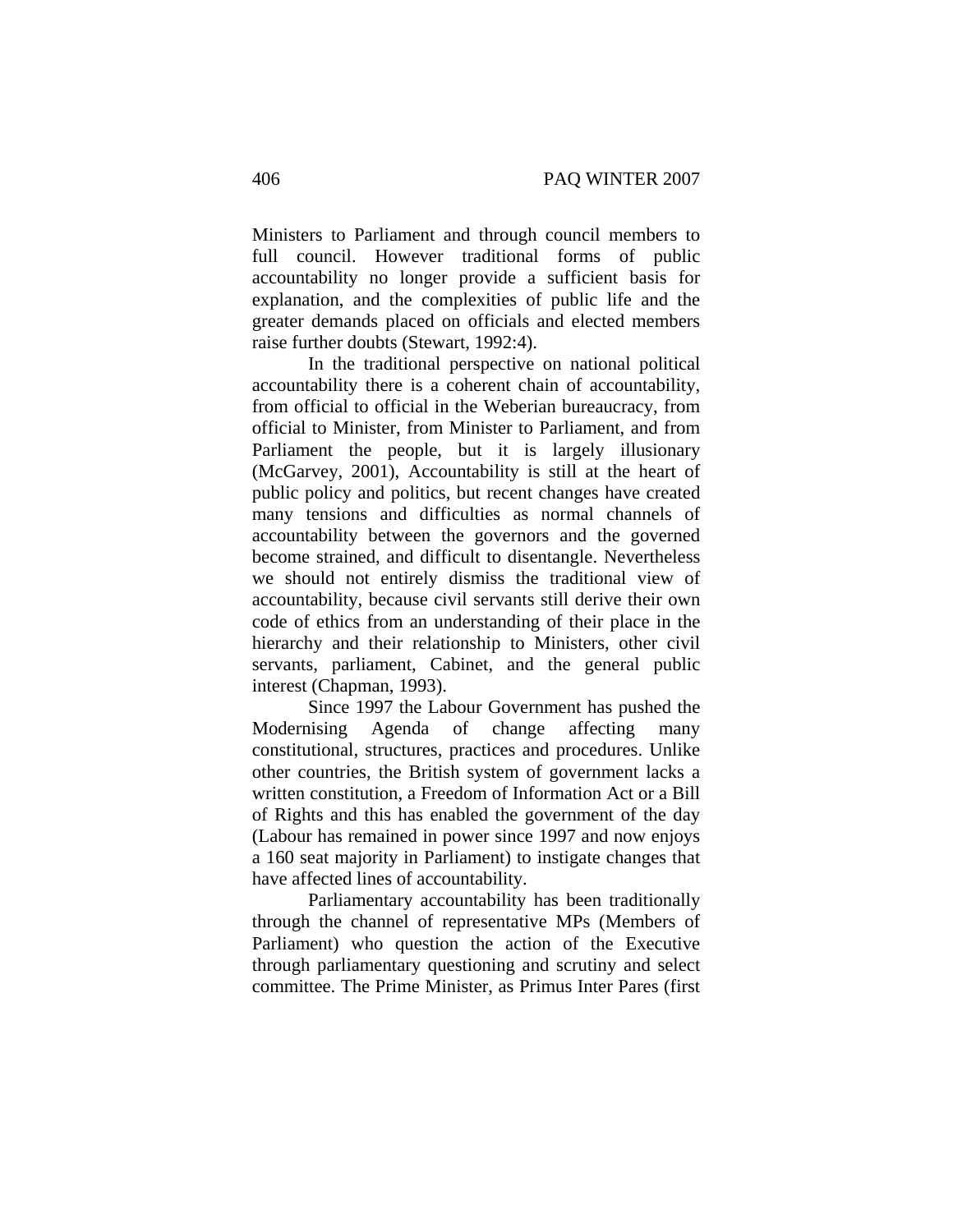among equals) is responsible for choosing a Cabinet and the leading government Ministerial teams. Under the current Government the duration of both Cabinet meetings and Prime Minister's Question Time have been shortened, leaving many backbench MPs to use the select committee system as their only legitimate way of bringing the executive to account, and leading many commentators to suggest a more Presidential style of politics than has be hitherto experienced in a British context.

Professional accountability in which public officials drew their codes of conduct from a body of professional knowledge and expertise had been undermined by NPM and the new governance arrangements, as individuals and groups were expected to put aside their professional training and experience in the interests of the public weal. By increasingly working across professional boundaries and in completely new jurisdictions it is clear that the professional perspective on standards and guidance that governs behaviour was in retreat, as professional bodies attempted to offer guidance to public servants working in completely new contexts and environments.

Public servants expect to be vertically accountable by political, managerial, and financial interests and other processes of inspection and regulation, but they are also internally accountable to their own organisational scrutiny and accountability mechanisms, as well as vertical and horizontally to a variety of stakeholders (of an increasingly multi- governance level, multi-professional. multiconstituent, and multi-agency nature)

Until recently, for all day to day purposes, civil servants had loyalty and duty to the Crown and Queens Parliament, and if they were unhappy with this line of authority they could resign (Chapman, 1993). However, many high profile cases such as the Ponting case in 1985 (a civil servant who leaked information to Parliament because he believed his Minister was lying to Parliament) have increased the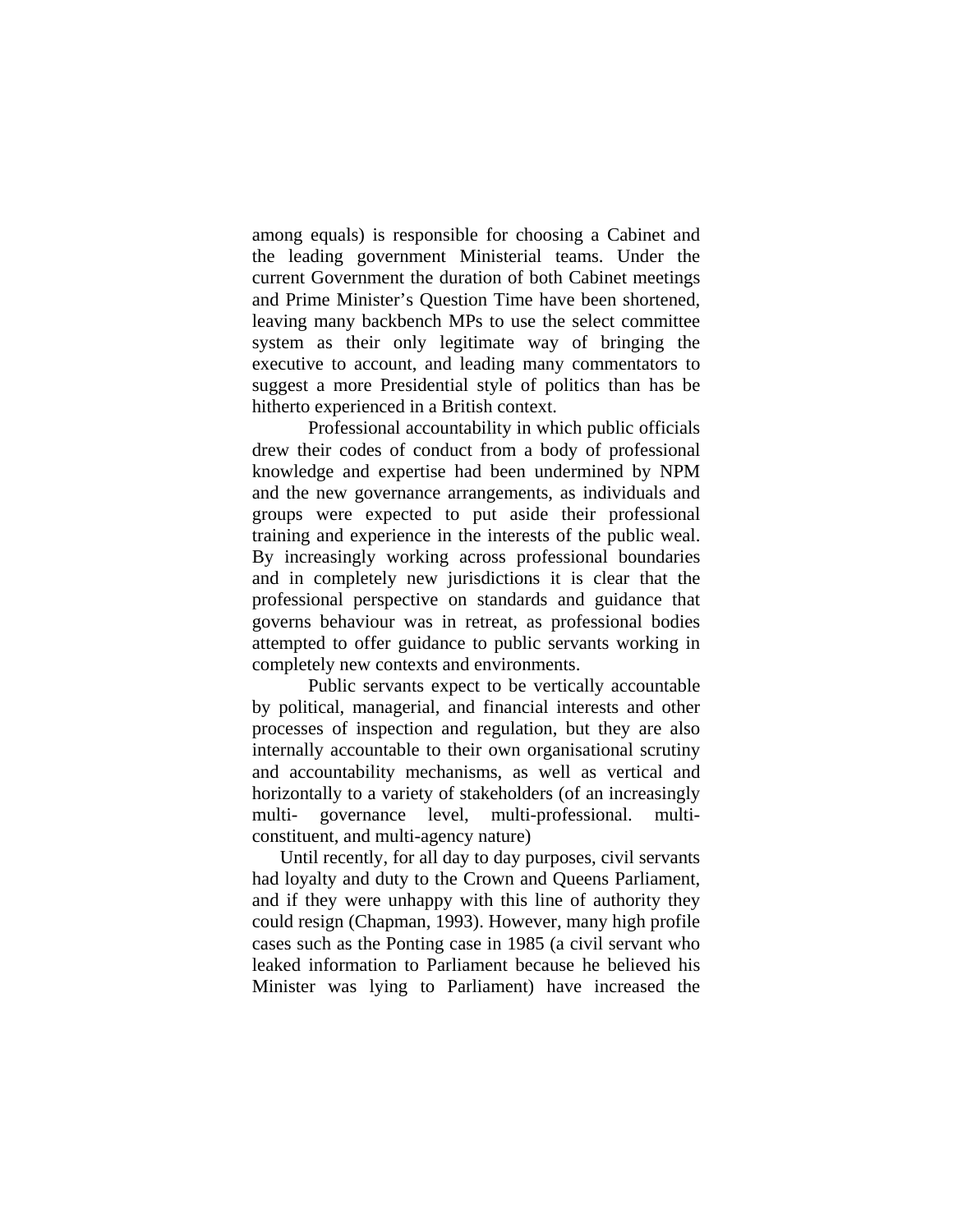sensitivity for individual civil servants. Ministerial accountability to parliament was of a higher order than nowadays and Ministers rarely resign over issues. Such cases have led to:

- Reforms of Parliamentary Select Committees, where MP s can examine officials and Ministers and probe minute details. Various documents of guidance were issued to civil servants (1977).
- The Croham directive on the Disclosure of Official information, which was followed by the Osmotherly Rules.
- A 1985 statement by Sir Robert Armstrong, (revised in 1987), The Head of the Home Civil Service and Cabinet Office, on the duties and responsibilities of Civil Servants in relation to Ministers.

There is a draft Civil Service Bill presently being considered by the Public Administration Select Committee of the House of Commons, and there are demands for a Civil Service Act, mainly to clarify the relationship and codes of conduct between Civil Servants and Ministers and Civil Servants and the many special advisors or external experts being used by Ministers (House of Commons, 2003).

Decentralisation of decision making and budgets has strengthened the need for central co-ordination and HM Treasury has become more powerful, but there has been a fine balancing act between exercising strong central leadership and fostering a model of decentralisation On the one hand there is the rhetoric of decentralised decision making, but on the other hand little guidance on how to achieve outcomes. Accountability becomes blurred when the central agencies (in particular when the ultimate funder, HM Treasury, fails to give clear instructions and delivery agencies are left to guess on how to interpret the guidance). HM Treasury remains the most important line of accountability because of the requirement of Accounting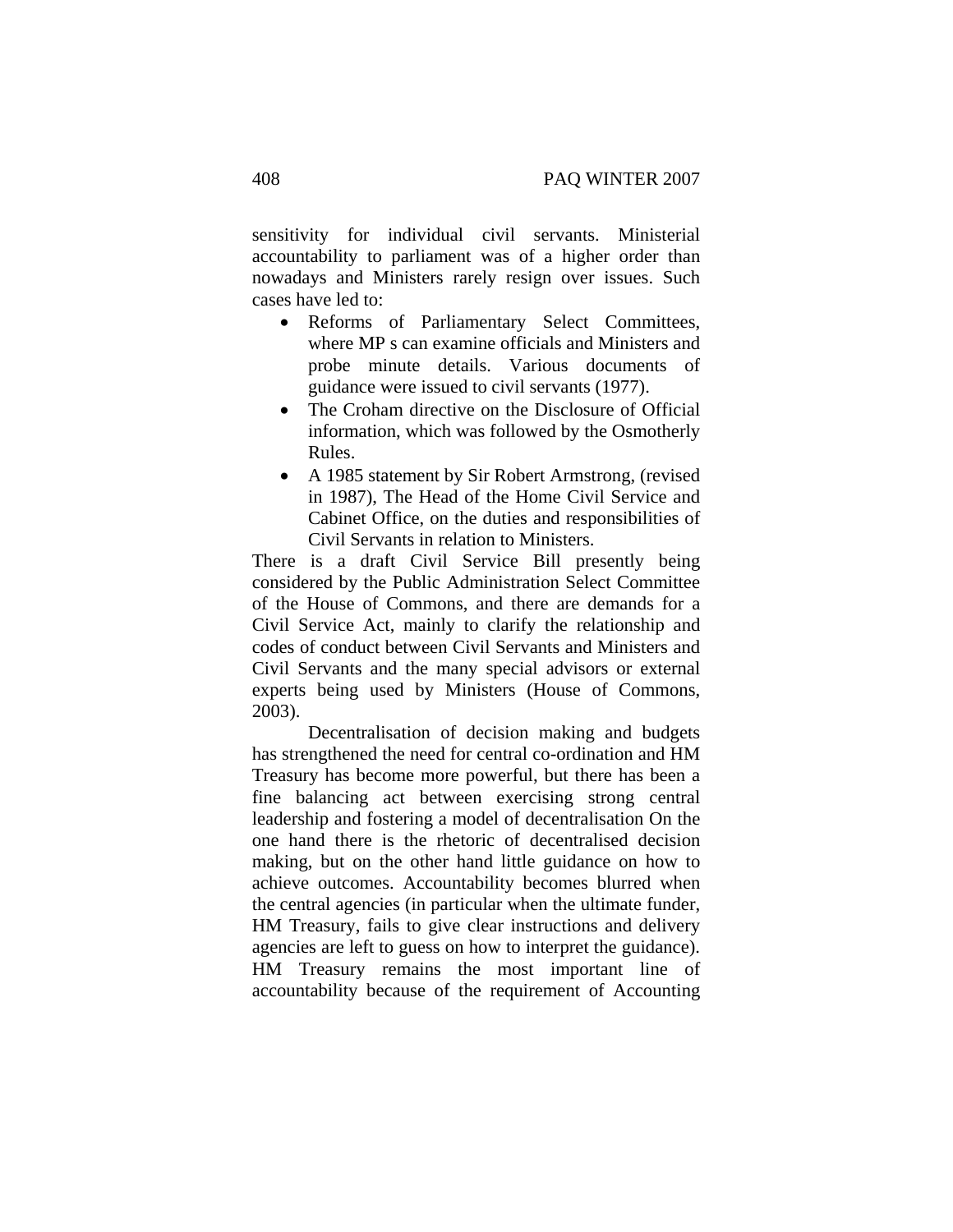Officers of the spending departments to give regular updates on spending. It has the ability to influence spending priorities in departments. The key role as co-ordinator of overall government spending gives the Treasury and the Chancellor of the Exchequer a powerful role as the key agent of accountability. Many Chief Executives of Next Steps (arms--length) agencies have short-term contracts and have strictly limited room for manoeuvre. This means that they can be removed when necessary, and are continuously challenged to provide an account of their activities.

It has been argued that traditional notions of political accountability are gone forever (McGarvey, 2001:25) but still inform political behaviour The professional accountability of the post war period in which technical and apparent de-politicised solutions to public services were in fact an attempt to increase resources available to professionals, but went into retreat. Managerialist accountability, based on the notions of New Public Management, replaced both political and professional notions of accountability, and had a core the belief that accountability required a clear statement of objectives and target setting, and that a direct relationship between administrators and users of public services would improve management, and that choice, and empowerment would deliver more responsive, effective and accountable services (McGarvey, 2001:20). However the new governance framework involving non--state actors and agencies is threatening the managerial perspective, and requires a reworking of our traditional ideas and views of the role of the state and the effectiveness of representative democracy (Hirst, 2000: 33). In the meantime there has been an escalation in the types of scrutiny, regulation and inspection, as the following section illustrates.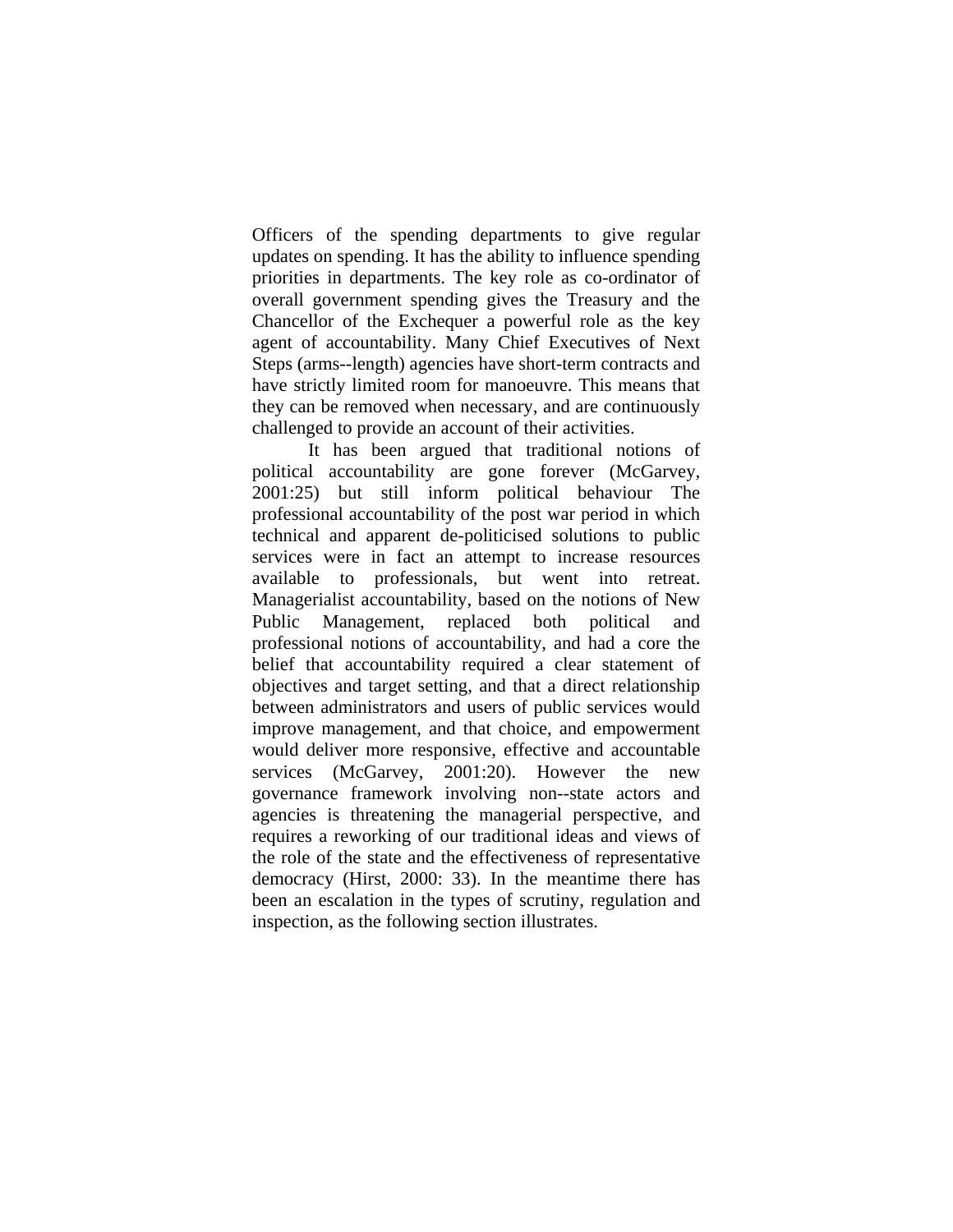# **SCRUTINY, REGULATION AND INSPECTION: CHALLENGES TO EXISTING FORMS OF ACCOUNTABILITY**

Scrutiny through inspection and audit has become more prominent in the UK system and Moran points to the rise of surveillance, audit and regulation (Moran, 2000). Where once the audit function would have been seen as the prerogative of service professionals it is now in the hands of arms length (and supposedly independent) regulatory bodies. The command and control systems of accountability have been replaced by a regulatory mode. There are now public auditors, professional inspectorates and ombudsmen, and in theory they are independent, objective and assess measurable indicators of performance to nationally established standards (Rogers, 1990:129). The regulatory mode of accountability is based on managerialism and control and downplays democracy; pluralism and the conventional view that government ministers are at the apex of democratic accountability and control (McGarvey, 2001:24).

Public service regulation is a control mechanism by which central government seeks to govern the activities of those agencies providing public services. Agencies such as the Audit commission, National Audit Office and central government Inspectorates allow the centre to govern increasingly fragmented governance. They monitor, influence and control the performance of agencies delivering public services (Cope and Goodship, 1999). The Audit Commission has developed an array of performance indicators (and use the Best Value Regime or Comprehensive Performance Assessment to benchmark local authorities against each other); HMI Constabulary issues certificates of efficiency; OFSTED (Standards in schools) constructs league tables of schools; and District Audit, National Audit Office, and the Audit Commission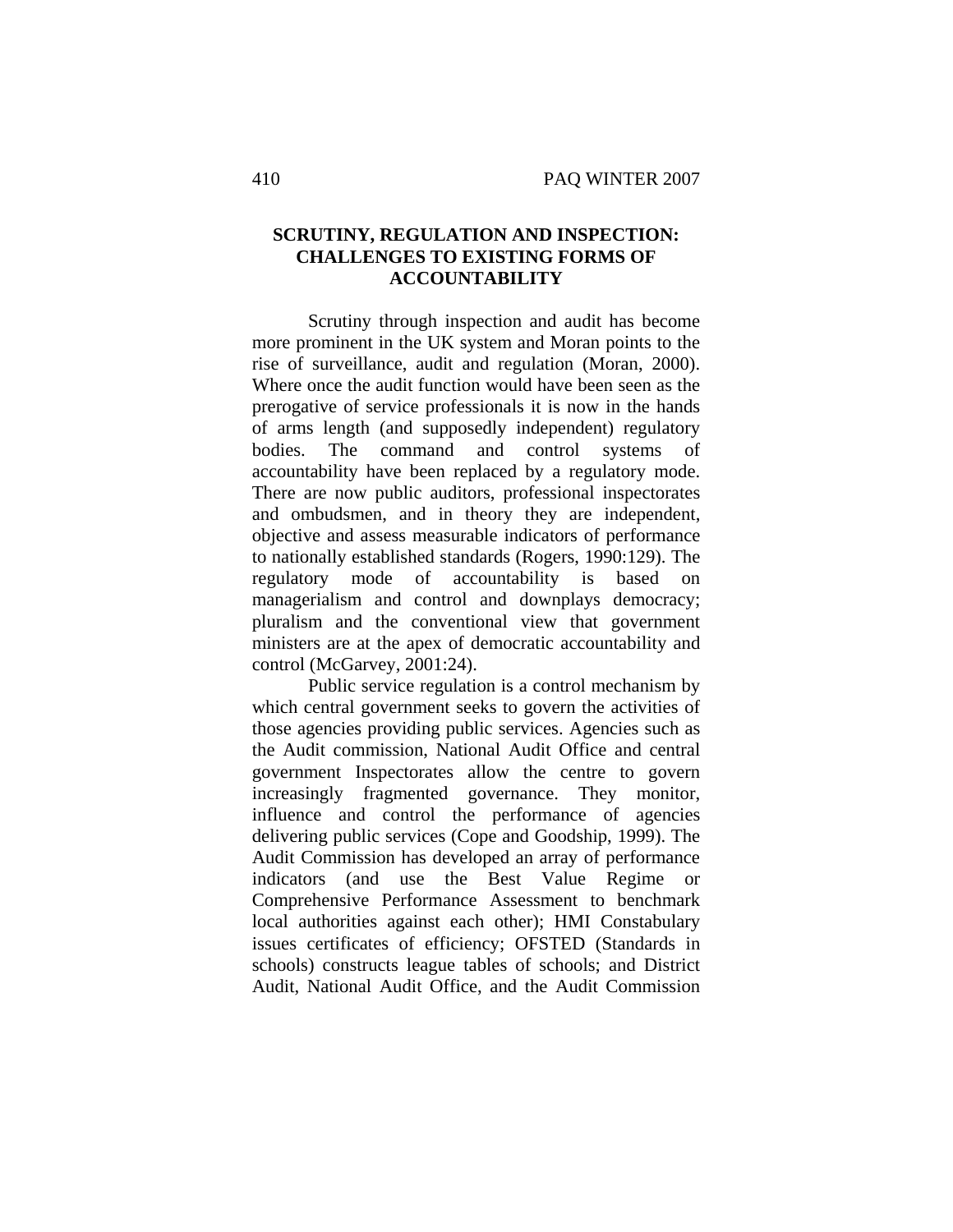and IDEA (Improvement and Development Agency ) audit the spending and performance of local authorities, with the objective of spreading good practice.

There is a big question mark over where audit ends and inspection begins as regulatory agencies often have different remits, agendas, and styles and compete with each other, resulting in frequent turf wars. Cope and Goodship (1999:14) see moves toward more joined up government hindered by the way in which state agencies are still functionally and vertically organised, and the fact there are still entrenched interests of politicians, bureaucrats and professionals (Cope and Goodship, 1999:14).

Scrutiny processes are likely to stay fractious between central government with its desire for reform, and service providers who are trying to lessen the burden that scrutiny brings, by concentrating their limited resources on service provision. The audit explosion has challenged delivery agencies, increased the tensions, and led to either increased use of management consultancy or prescriptive models of best practice. The future of regulation and audit depends very much on the potential for a lighter touch or the development of greater trust between the parties (Clarke, 2003:157), but undoubtedly measurement as a form of accountability is here to stay. In the next section we examine some current practices.

## **MEASURING SERVICE QUALITY AS A FORM OF ACCOUNTABILITY**

Quality of service improvement is based on the idea that greater accountability and transparency for the consumer will enable them to engage more effectively and demand higher standards. Since the 1980s countless quality initiatives have been introduced by central government, such as Market Testing; Citizen's Charter; Service First; Public Sector Excellence (based on the EFQM, European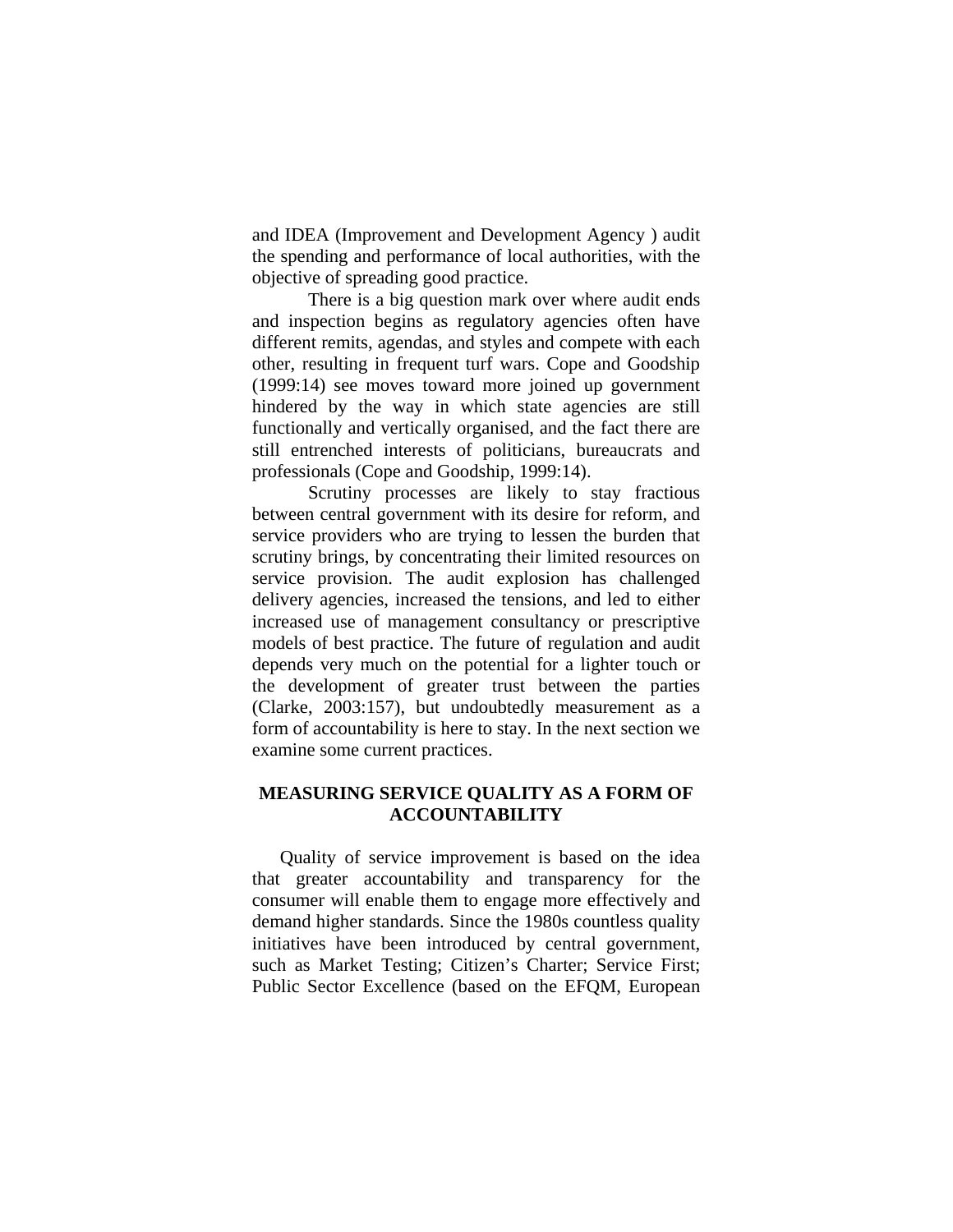Foundation for Quality Management model); CCT; Best Value; IDEA and Audit Commission Reviews; CPA (Comprehensive Performance Assessment); Accreditation of local strategic partnerships (such as local strategic partnerships and New Deal for Communities); and a Partnership Diagnostic that is being developed by Audit Commission.

The context within which these initiatives have taken place include: (a) worldwide competition for shrinking markets; (b) the domination of industrial/technological and managerial ideas by Far Eastern companies; (c) rising demands from a more highly skilled workforce; (d) a shortage of the world's resources; (e) the need to eliminate waste; and (f) a dominant political ideology in the UK focused on a wasteful bureaucratic state, inadequate public service delivery and cradle to grave state dependency.

The need to measure performance against central government targets, against performance in previous periods and against other departments or benchmark against other agencies is at the heart of the performance regime. The aim is to allow organisations to develop benchmarks, norms and targets of their own to improve policy, planning and budgeting, monitor and implement improved standards of service delivery, but at the same time review the distribution of resources, and ensure access to all users. Nevertheless it is clear that the performance management systems imposed on the public sector are also a designed to increase central control and influence over how decisions are taken at the local state level, as we shall now discuss.

### **THE LOCAL STATE**

The Local Government Code of Conduct, like the Civil Service Code of Conduct at national state level, developed as a result of the Nolan principles on conduct in public life.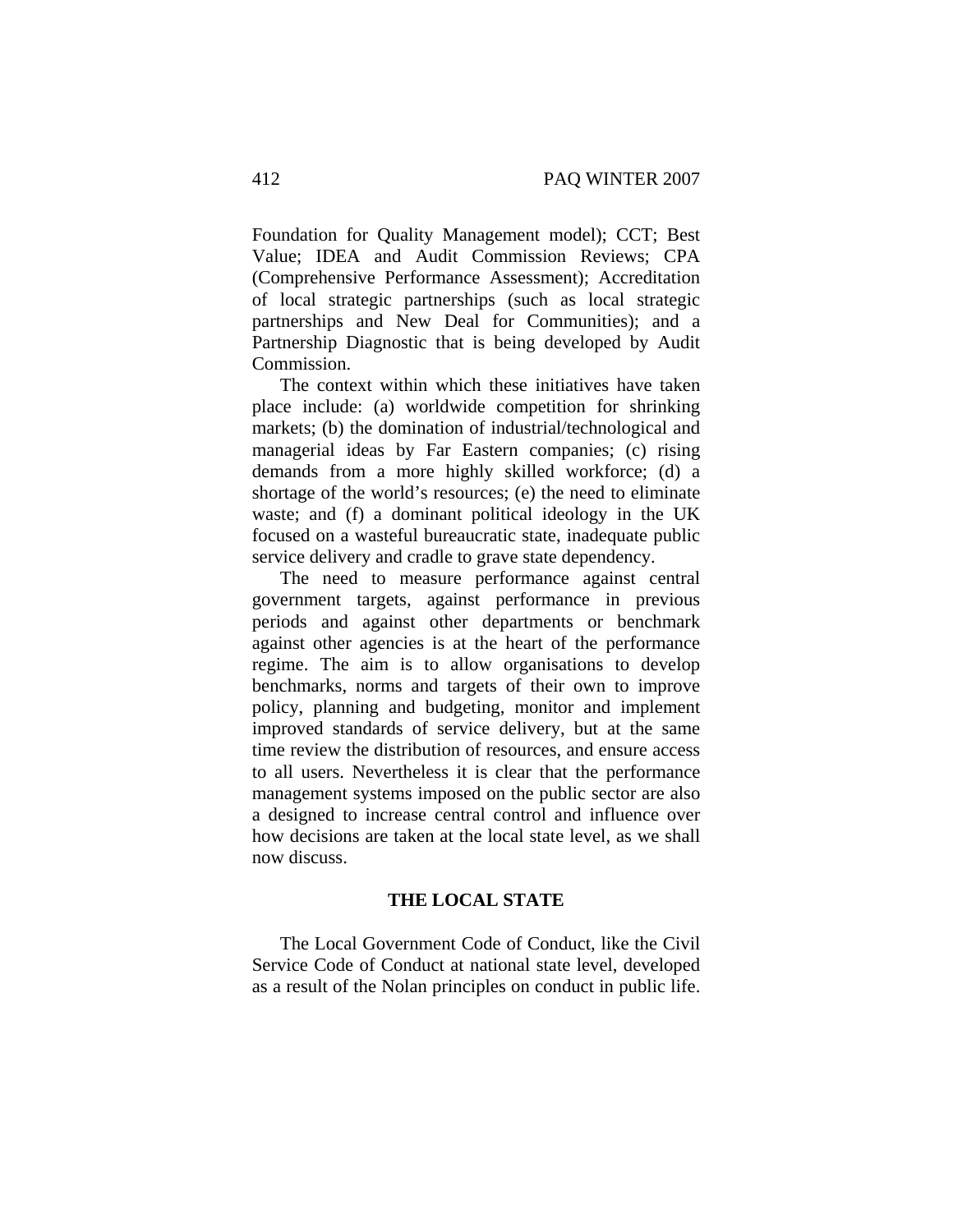Moreover, all appointments to public bodies follow Nolan guidelines, and are monitored very closely by the Office of Public Appointments, overseen by the Parliamentary Standards and Privileges Committee. Public Servants are also accountable to their own ethical standards (because accountability is considered to be intuitive), but much of their work is now enshrined in the Nolan principles, of which accountability is but one of the key elements that should guide their activities (the other six are selflessness, integrity, objectivity, openness, honesty and leadership). Accountability may have little validity without some clear evidence that the other six principles, and as well as being accountable to their own professional training, public servants are accountable upwards to central government by regular inspection. Some examples are:

- Audit Commission or District Audit or the Standards Board of England, (in the case of local government);
- The Commission for Health Audit and Inspection and Commission for Social Care Inspection (health and social care systems); and
- HM Inspectorate of Constabulary (the police).

At heart, the plethora of regulation, audit and measurement of UK public services, were designed to minimise misappropriation of funds and reduce occurrences of untoward and unacceptable behaviours.

In terms of local accountability the notion that elected local government has a legitimate and automatic role in making authoritative local decisions on behalf of their communities is severely challenged. In the UK, like most of its Western European counterparts, local governance evolved from earlier nineteenth and twentieth century institutionalised forms, in which public decisions were institutionalised in public bureaucracies and political parties largely created and legitimised by central states, to a "more variegated, independent and more experimental form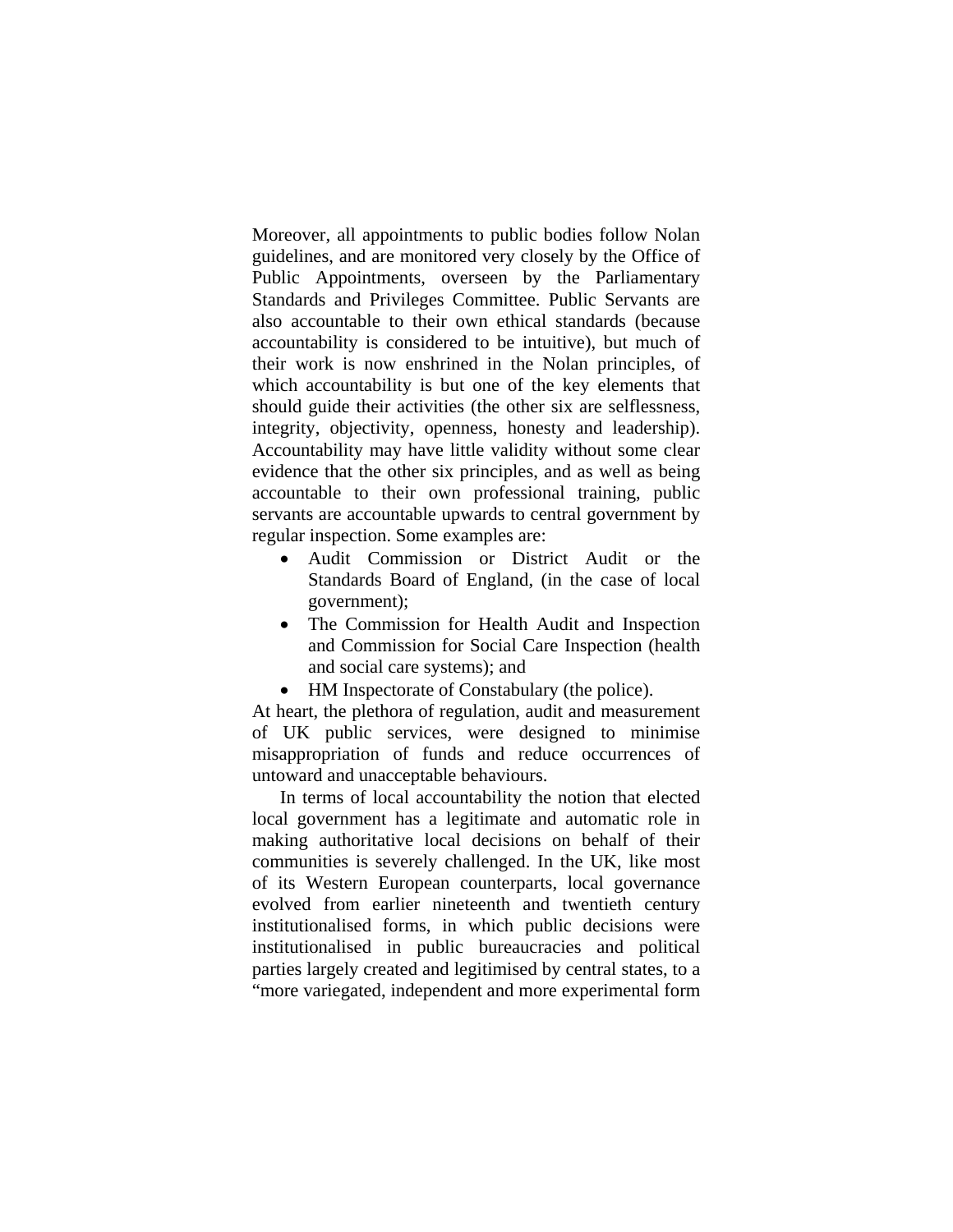of local politics offering the potential for politicians, bureaucrats, interest groups and publics to express their local identities, different from, but complementary to higher tiers of governance (John, 2001:2). As a consequence political authority is now being devolved to groupings of wider agencies, which are exhorted to work in collaboration with formerly marginalized community groups.

Under the Local Government Act 2000 local authorities with a population of more than 85, 000 were asked to choose, after broad consultation, from the following four alternative mechanisms of internal decision-making systems: Streamlined Committee Structure; Elected Mayor/City Manager; Cabinet and Scrutiny Committee/Panel; and City Manager and Administration.

Prior to these changes all local authorities were organised around a Committee structure with members acting as representatives, and officers recruited to offer advice, on the basis of technical expertise. To date twelve UK local authorities have opted for an elected Mayor; one chose a Mayor/Council Manager option; approximately seventy chose a streamlined committee structure, but by far the majority of all local authorities opted for Cabinet Leadership with a series of scrutiny committees or panels (Leach and Norris, 2003). In the latter option the Cabinet makes most of the decisions and has direct overall control of the work of the council. Membership is drawn from the majority or ruling party, and each Cabinet member is designated a policy portfolio. In a departure from traditional committee/departmental scrutiny, portfolio functions cut across council services to encourage joined up thinking.

Many councils have established Area Committees or Panels to bring the council and communities closer together, for the purpose of making decisions on a range of different local issues, such as traffic schemes, parking or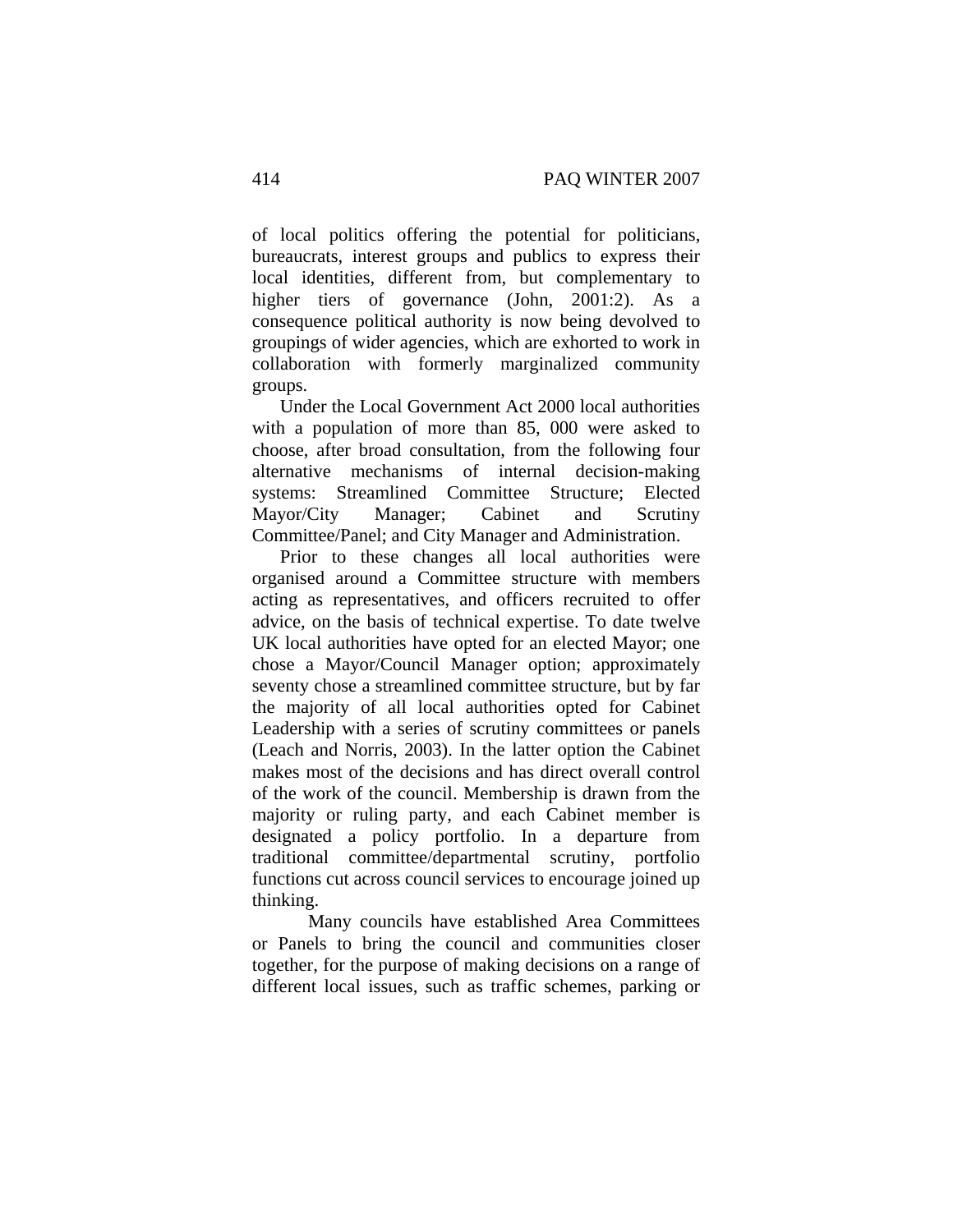monitoring and evaluating the progress of local regeneration schemes. In some, but not all instances, Area Forums link town and parish forums into a plethora of partnerships, consortia or other joint working arrangements.

The ruling party in each local authority holds cabinet positions, and some even allow a restricted number of opposition representatives to sit in cabinet. Each member has a Portfolio of service responsibility. Unlike the traditional committee structure where committees followed the council departmental structure based on direct accountability, many Cabinet systems are organised along cross cutting themes (such as Life Long Learning, Regeneration, or Sustainability) and cross-departmental boundaries. Lines of accountability are therefore more amorphous and difficult to discern. Under the traditional committee structure, all councillors would carry a case load of ward business and be part of the overall Council decision making body, but under the new Cabinet system, most "backbench" members have lost their intimate role in decision making. Instead, some have been drawn into scrutinising the role of full Cabinet. These new roles have altered the balance of accountability.

The change from having a committee structure directly aligned to service departments, and in which members could call officers to account, has altered the direct relationship between members and officers, and most officers are now deployed in servicing the work of the senior Cabinet members of an authority, leaving few resources for the ordinary backbencher who wants to ask pertinent questions of the Executive of Cabinet members. Most local authorities have established scrutiny panels but there is no real evidence to suggest that they are being run along the lines envisaged by central government i.e. similar to the Select Committees in Parliament with the capacity to call upon expert witnesses, external advice or commissioned research, to bring the Executive to account.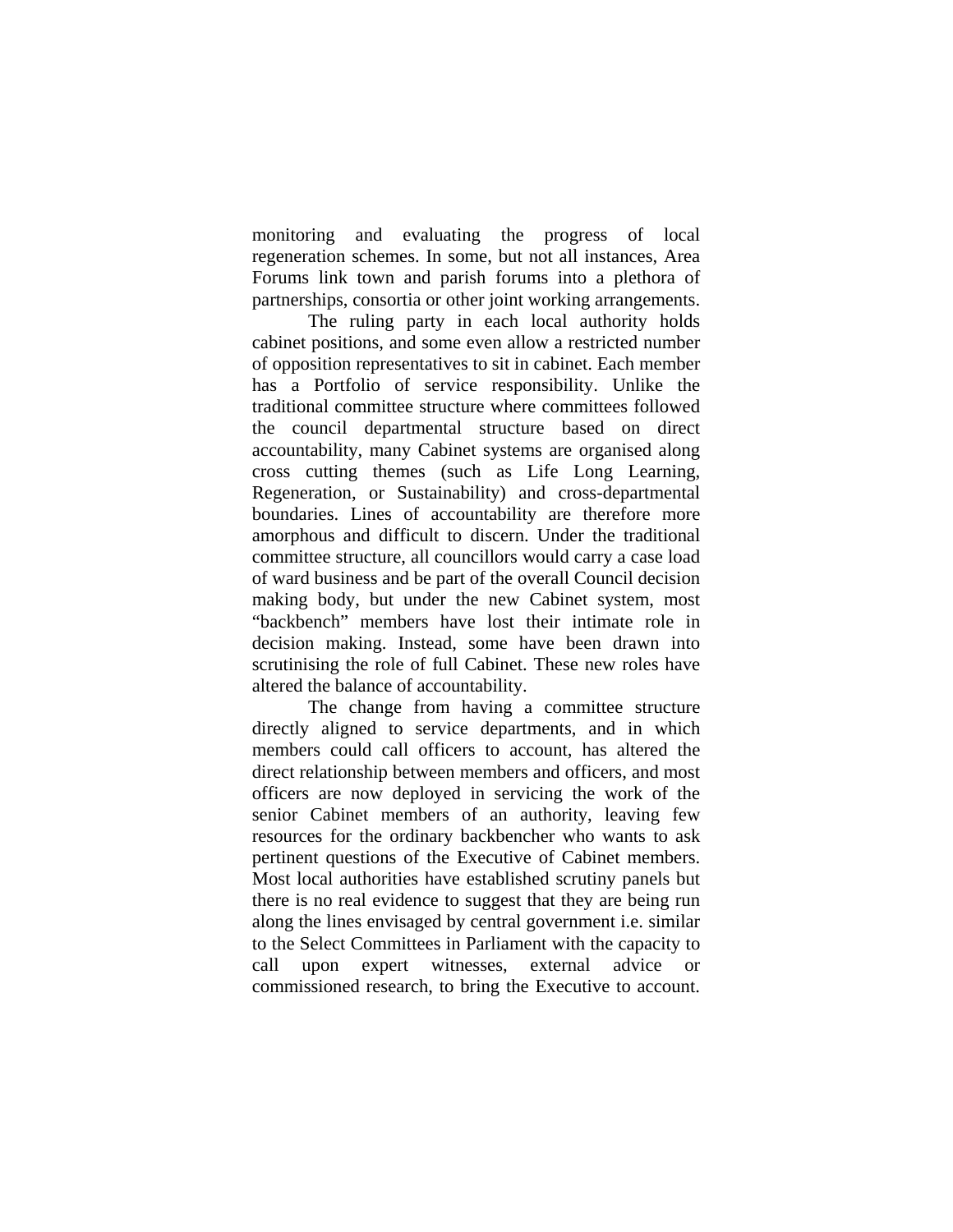Very few local authorities that have adopted the Cabinet and Scrutiny system have the resources or manpower to service the system. In theory this revolutionary new system was designed to allow the citizen to be brought closer to the governed, but in reality there is little evidence of lay people or community representation on any scrutiny panels as most are led by a backbench member who lacks the officer support or capacity to bring the Cabinet members to account for their actions.

Some local authorities have hired costly consultants, and attempt to have a scrutiny panel to oversee all scrutiny panels, but there is no evidence to show any real independent scrutiny. The main problems are insufficient training of members on what the scrutiny role is supposed to achieve, insufficient funds and poor officer support to challenge decisions. Moreover, although some scrutiny panels can instigate an investigation, in most cases the Chief Officer and Cabinet members will determine the scope of business to be scrutinised, and this rather defeats the object of the exercise. All local authorities also now have Standards Panel to monitor the behaviour of members, and are being asked to carry out audits of governance, and develop procurement strategies to ensure fair distribution of contracts for work. Internally, in addition to Scrutiny committees/panels, local authorities have also established the following: Standards Committees; Regulatory and other Committees; Area Committees/Panels; and Joint arrangements.

Scrutiny committees review all council policies, proposals and performance, but they can suggest their own proposals and consider the outcomes of commissioned research. The Scrutiny Committee can investigate and decision of Cabinet, under procedures known as call--in procedures. This allows for a group of six councillors, three ward councillors, the Shadow Cabinet or other opposition groups to investigate and scrutinise any area of local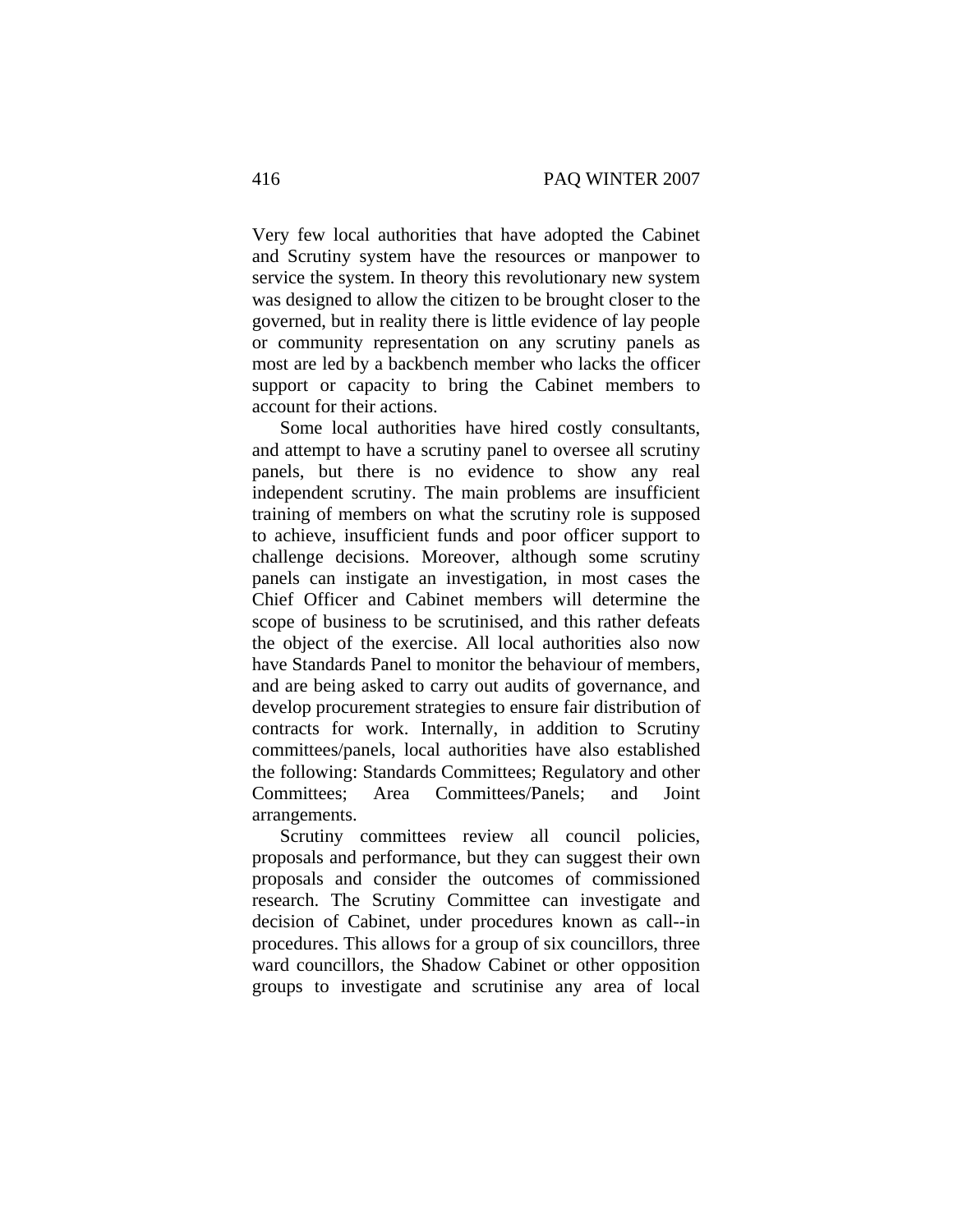government work, providing the Scrutiny Committee is in agreement.

Each local authority has different types of scrutiny committees, and they all differ in size, scope of activities and resources devoted to them. For example, Ealing Borough in London, has a borough scrutiny committee to investigate physical or infrastructure policies; an area committee scrutiny panel to respond to local needs (normally they are chaired by councillors and can involve community representatives); a regulatory committee to make decisions on planning, trading standards, consumer protection or environmental health. This latter body oversees the work of all regulatory bodies and acts as a link between the bodies and the council; and a planning committee that scrutinises all planning applications. Joint arrangements committees allow Cabinets to enter into arrangements or collaborate with any person or body to promote the economic, social or environmental well being of its area.

Rules governing the conduct of local government council members are enshrined in the Standards Board of England's guidelines, and every local authority must adopt specific Codes of Conduct to guide behaviour. Many local authorities have also established Standards Committees for promoting and maintaining high ethical standards and investigating allegations that member's behaviour may have fallen short of required standards. Every local authority was required by May 2002, to develop a Code of Conduct setting out the expected behaviours of members. This Code covers all elected, co-opted and independent members of local authorities, including parish councils, police, fire and joint authorities and National Park authorities The Code requires individual members to have rules and procedures governing abuses of power and position, as well as responsible use of authority resources. Additionally there are rules governing disclosure of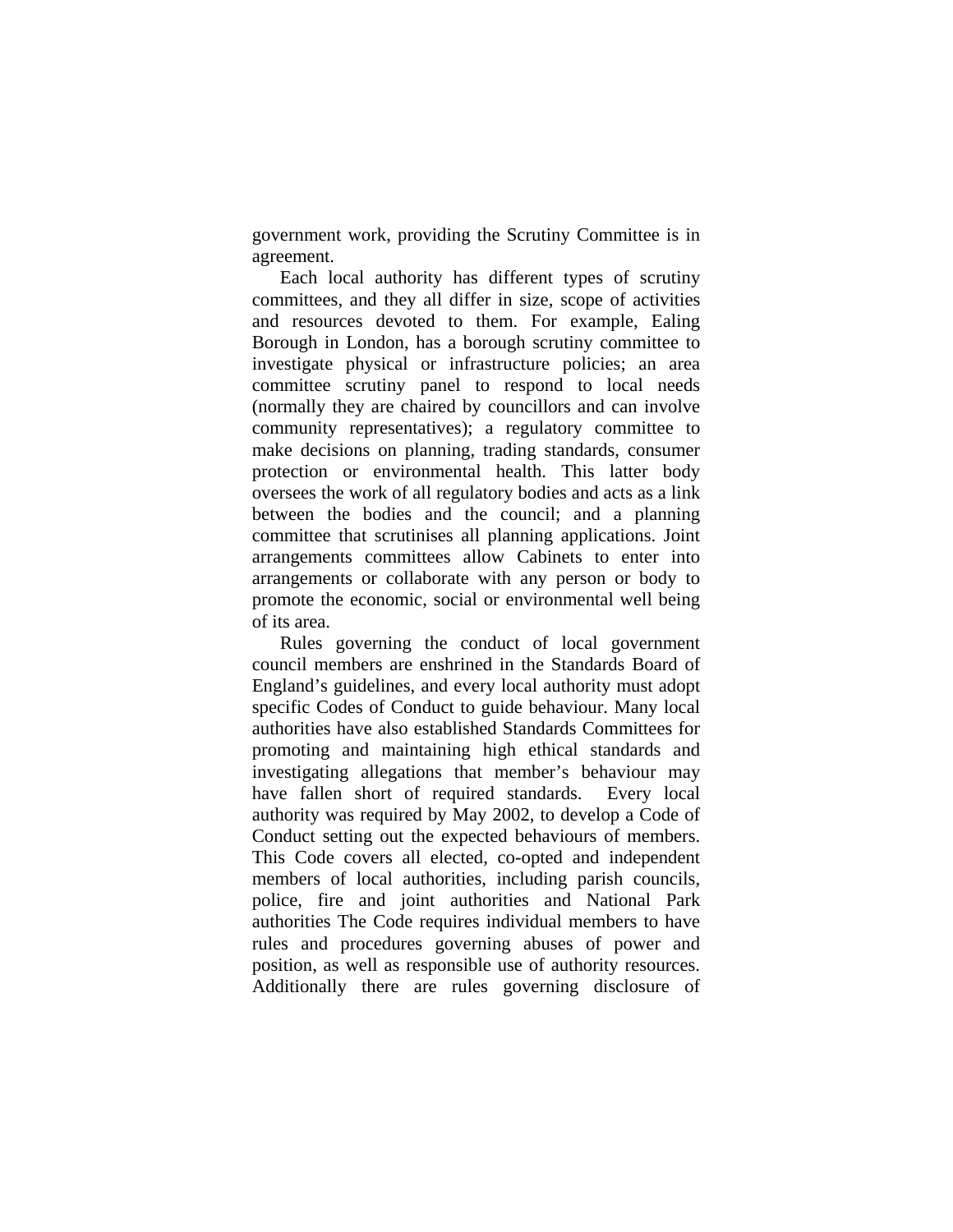interests and withdrawal from meetings due to vested interests or poor behaviour. A record must also be kept on all financial and other interests. The Standards Board for England oversees the process and deals with any disputes or specific transgressions, by instigating procedures, nationally or at the local level. Local lay people and external experts are appointed nationally to serve locally, and they act as a quasi—legal mediator in any disputes.

Turnout in UK local elections is low (generally below 30%) but central government is experimenting with new electronic forms of voting (and recent evidence has shown that this can improve voter turnout). Local government has few powers to raise taxes, other than council tax and business rates, so there is still a reliance on a block grant from central government for 50% of spending, though Beacon councils and others that receive high ratings on Best Value and Comprehensive Performance Assessment will be given greater financial freedoms after April 2004. The low turnout at elections, coupled with the overarching financial dependency leaves local government still highly accountable to its central government "master".

There is also panoply of other regulatory and inspection mechanisms to maintain standards, transparency and good governance. These are all aimed at improved service, customer orientation and value for money, and in addition to Best Value and Comprehensive Assessment; Area Panels and Area Committees; Local strategic partnerships, New Deal for Communities or other partnerships, and Primary Care Trusts (to identify local health care needs) have recently been established. Democratic accountability is also facing huge challenges, in particular as local members and officials are expected to work in collaboration with a variety of partner organisations to achieve commonly agreed objectives. This is true in the case of Local Strategic Partnerships where all main agencies in a particular locale are brought together for the purpose of mainstreaming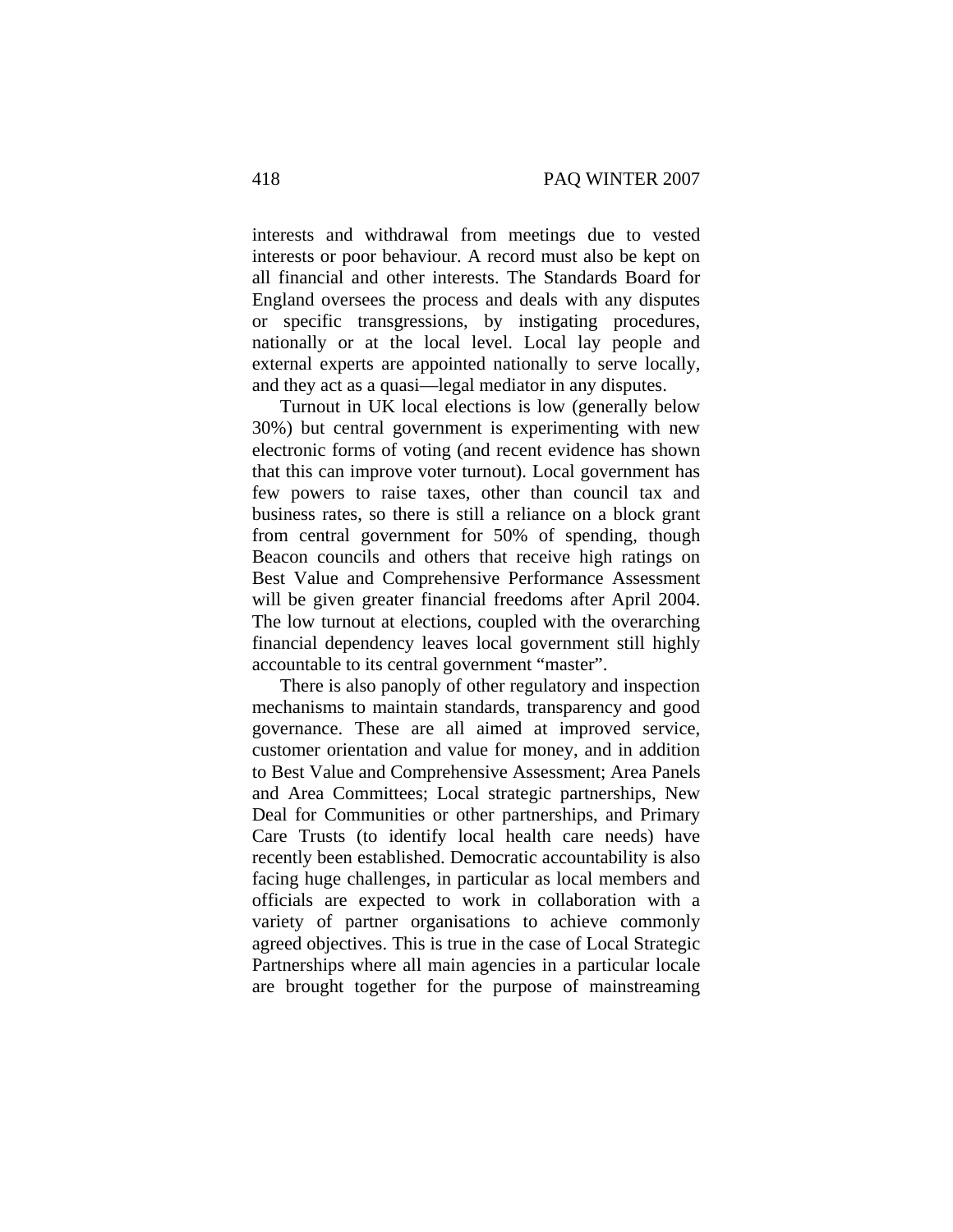funding to satisfy local needs within nationally determined floor targets. Traditionally local members would act as the funnel of representative views to the council, but as many decisions are taken out with the council chamber it has become increasingly difficult to determine who is responsible and accountable for actions. Moreover, the question of who has legitimacy to make decisions is of crucial importance.

One of the major problems facing anyone attempting to oversee and scrutinise the work of local authorities or health bodies is the fact that much of their business is conducted in partnership, collaboration, consortia or joint working arrangements that cross traditional boundaries. Most local authorities took an early lead in bringing together partnership agencies to work in completely new ways to achieve the central tenets of the Modernising Agenda, but the partners are also required to work within a Best Value regime and develop suitable PSA (Public Service Agreements) and measurable targets based on UK Treasury floor targets. Furthermore during the summer of 2002 150 upper tier local authorities were subjected to a "Comprehensive Performance Assessment". This public scrutiny may have profound implications for elected local government, as their legitimate and automatic role in making authoritative local decisions on behalf of their communities becomes threatened. A central question is "if local authorities lack the corporate capacity to drive the new agenda, how can communities make up that shortfall?"

Government has urged community engagement and empowerment, however the extent to which community participants are allowed into mainstream policy making structures is still rather limited. Representatives of the community may be self-selecting, and not always connected to, or representative of the wider community. Some breakthroughs have been made, within some local strategic partnerships, however as far as the citizen moving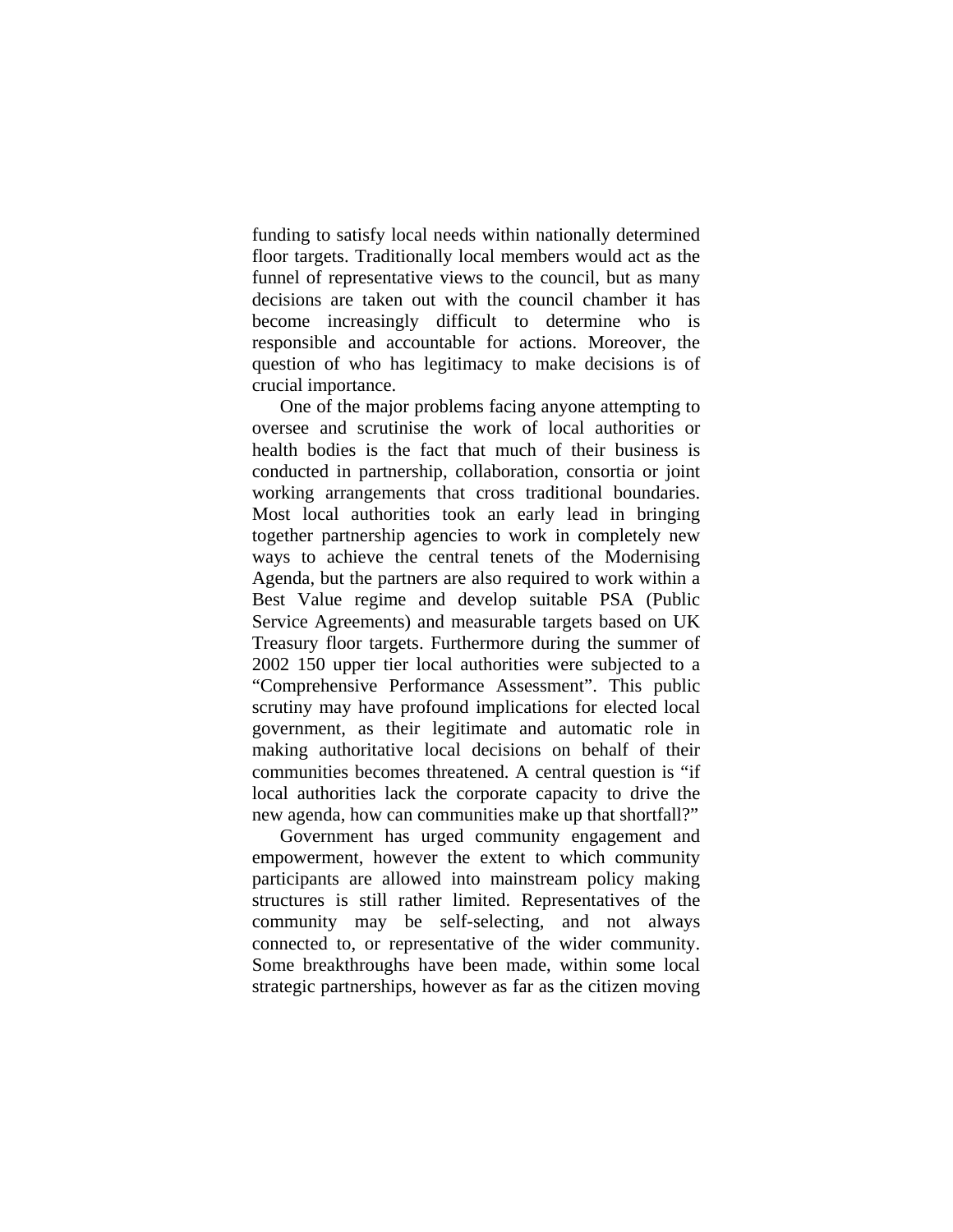centre stage, generally local authorities are still the dominant force, so one needs to ask whether it still represents its communities, given the low turnout at elections. The Improvement and Development Agency (2001) showed that nationally elected members are predominantly male (71%), and aged over 45 (86%), and it is debatable whether the voluntary and community sectors are more representative of the community than elected members (Improvement and Development Agency, 2001). There are enormous problems in switching from a local authority-led approach to one controlled by communities, not least because communities currently lack the capacities to take on these new challenges (Miliband, 1999). Indeed local politicians are sceptical, because community representatives are seen as self-interested individuals seeking resources, mainly monetary, for the furtherance of their own goals (Hutton, 1997). Community partnerships are diverse but still have only a small number of people assuming leading roles, and they are held in overall low regard by officers in public sector agencies (Colenutt and Cutten, 1994).

There are practical difficulties of community involvement and some way to go before citizen-based advocacy becomes the norm. To involve people is extraordinarily difficult, in part because there is no agreed methodology on how to achieve this. Many local authorities have made efforts to increase community capacities, however local politicians are very realistic in managing aspirations in communities for fear of not being able to deliver against new, higher expectations: Some politicians have seen the new structures of local governance as a slow erosion of local democracy and concern is already being expressed that care needs to be taken not to create an alternative democratic system. Many politicians see themselves as community activists responding to views and issues within their communities, and this has changed the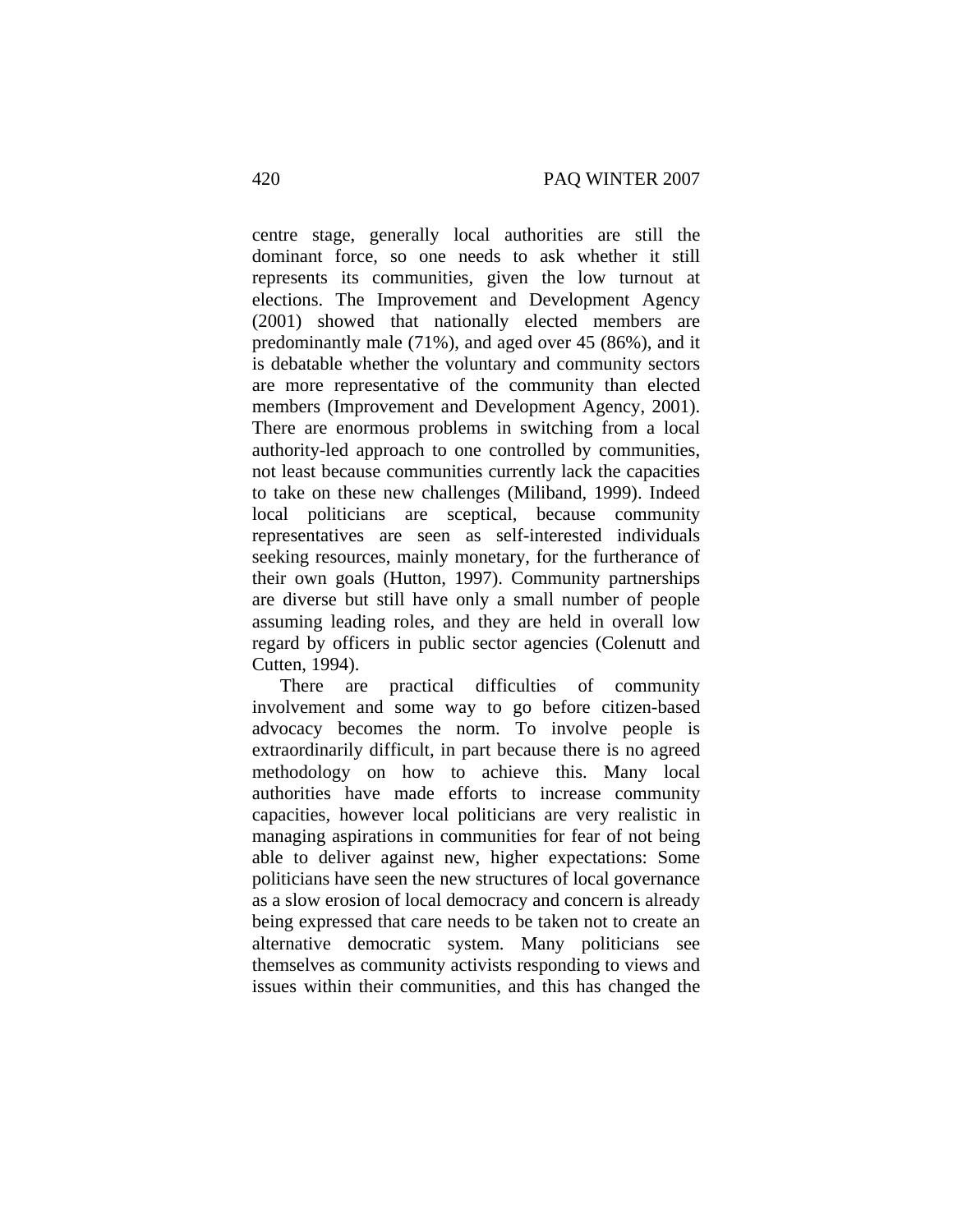role of elected members who now spend less time in cabinet or other committee meetings. The shift from representative to participative democracy is not entirely proven, as some members believe that their legitimacy comes from working on behalf of communities. The ballot box is still seen as a useful mechanism of accountability, but the growth in community partnerships and networks calls for other forms of legitimacy, scrutiny and accountability:

On the positive side of partnership working, there are various attempts to unite around a shared agenda, and delegate responsibility for delivery nearer to communities. Less positively, some public servants are only just starting to cross their own organisational boundaries, despite the fact that future judgements about local government's success will be based on its ability to work in partnership (North, 2001). Partnerships can be very effective in communities as a way of harnessing energy, they also allow agencies and communities to share agendas and constraints, or to receive feedback on plans Joint working is essential if issues are to be addressed holistically, but undeniably there will be conflicts between partners (Balloch aqnd Taylor, 2001).

There are local politicians who welcome the opportunity to provide "grass roots" views and enlighten communities. Conversely partnerships can detract from strong leadership and increase demands. Furthermore unwilling partners adopting a passive stance can sabotage progress. There is a real concern that local authorities continue to dominate and a desire to see more active involvement from the voluntary and business sectors, and local strategic partnerships are being encouraged to involve broader representation. They were created to agree a common set of priorities based on an understanding of an area's specific difficulties; as a springboard for creative ideas; and, as a way of joining up services at a local level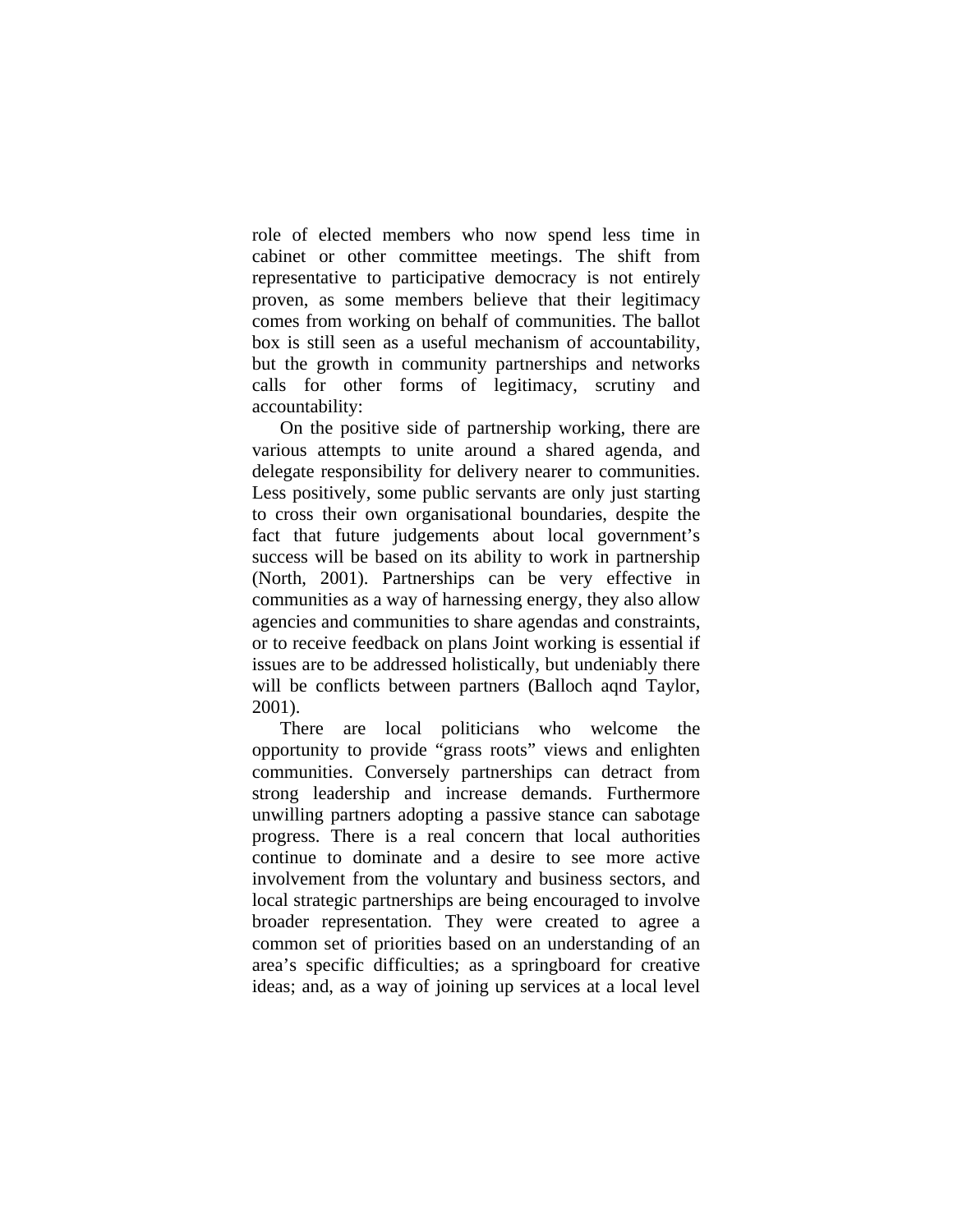whilst acknowledging the difficulties this presents. Moreover some local authorities think that the partnerships exist to validate their hastily made decisions, or to access new funds.

Government policy is directed towards increasing levels of community participation in policy making, but a proven methodology is lacking and existing approaches conspire to limit aspiration and nurture dependency. Community leaders are increasingly being given opportunities to voice opinions, but there is a tendency towards community "consultation" and limited signs of "involvement". Delegation of responsibility is rare and occurs at the margins of policy making, or in discrete and relatively small-scale community regeneration initiatives. The number of active community leaders varies and may be defined by existing initiatives, and they need mechanisms for validating their personal leadership role and the mandate they represent. There are considerable barriers that continue to exclude them from active participation.

Local authorities remain the dominant organisations, but legitimacy is challenged due to low voter turnout and demographic profile of councillors. Elected members have emerged as community representatives, but they do accept that benefits can accrue from community involvement. There are links between participative and representative forms of governance. The need to regenerate impoverished locales has resulted in more partnership working spanning different sectors, however most are concerned with the sharing of information and plans, or consultation with other partners or communities. Actual decisions about activities tend to be made intra-organisationally rather than interorganisationally. Little progress has been made on joint planning, commissioning or procedures; there is no discernible shifting resources or responsibilities.

The slow pace of progress, coupled with the concerns on measuring performance of partnership working is a real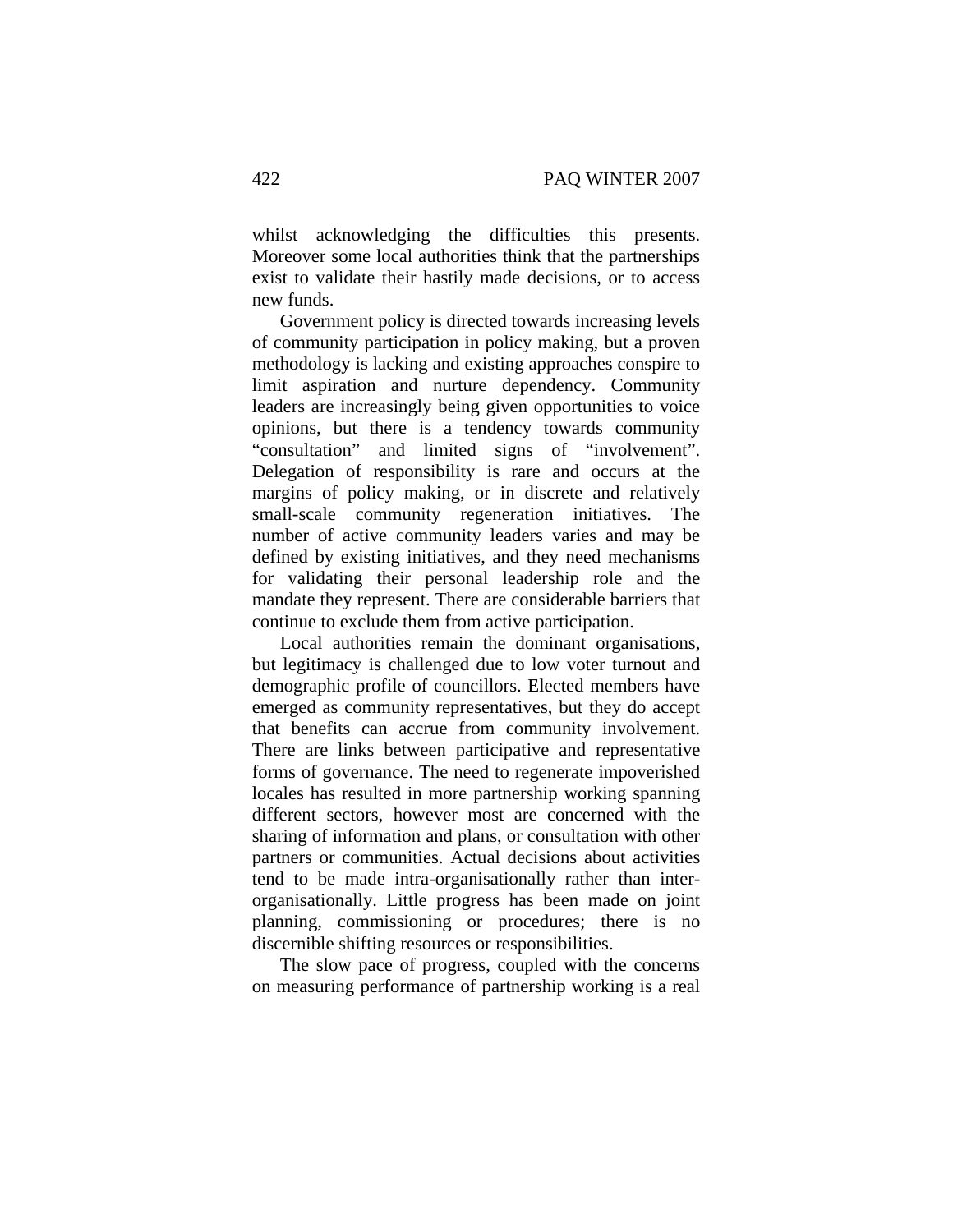concern with a distinct need for rationalisation and clearer objectives. Some partnerships provide the opportunity for financial gain, while others provide opportunities for under represented groups, but good leadership is essential to manage inclusivity. In future how well individual local authorities work in partnership will be a key criteria on their overall performance.

Local strategic partnerships are a main plank of UK government policy and through active community involvement they are designed to overcome a perceived culture of dependency. They are acknowledged forums to agree shared priorities relating to an area's specific problems, and provide a mechanism for joining up public services at a local level, but they will take some time to mature, but the requirement for a positive impact is immediate.

As has already been discussed, these partnerships are forms of local governance, based on new ideas, different ways of working and approaches to problem solving. As such they have blurred existing boundaries, and challenged our existing notions of legitimacy, scrutiny and accountability.

#### **CONCLUSION**

This article has located the complexities of legitimacy, scrutiny and accountability within the new forms of national and local state governance. Like other European states, the UK has undergone massive transformation with the drive towards modernising its public services, and the traditional lines of accountability are ever more complicated, and are now as blurred as the boundaries within which state actors are exhorted to work alongside non state actors.

The managerialist state based largely on neo--liberal assumptions and business--like policies, innovative and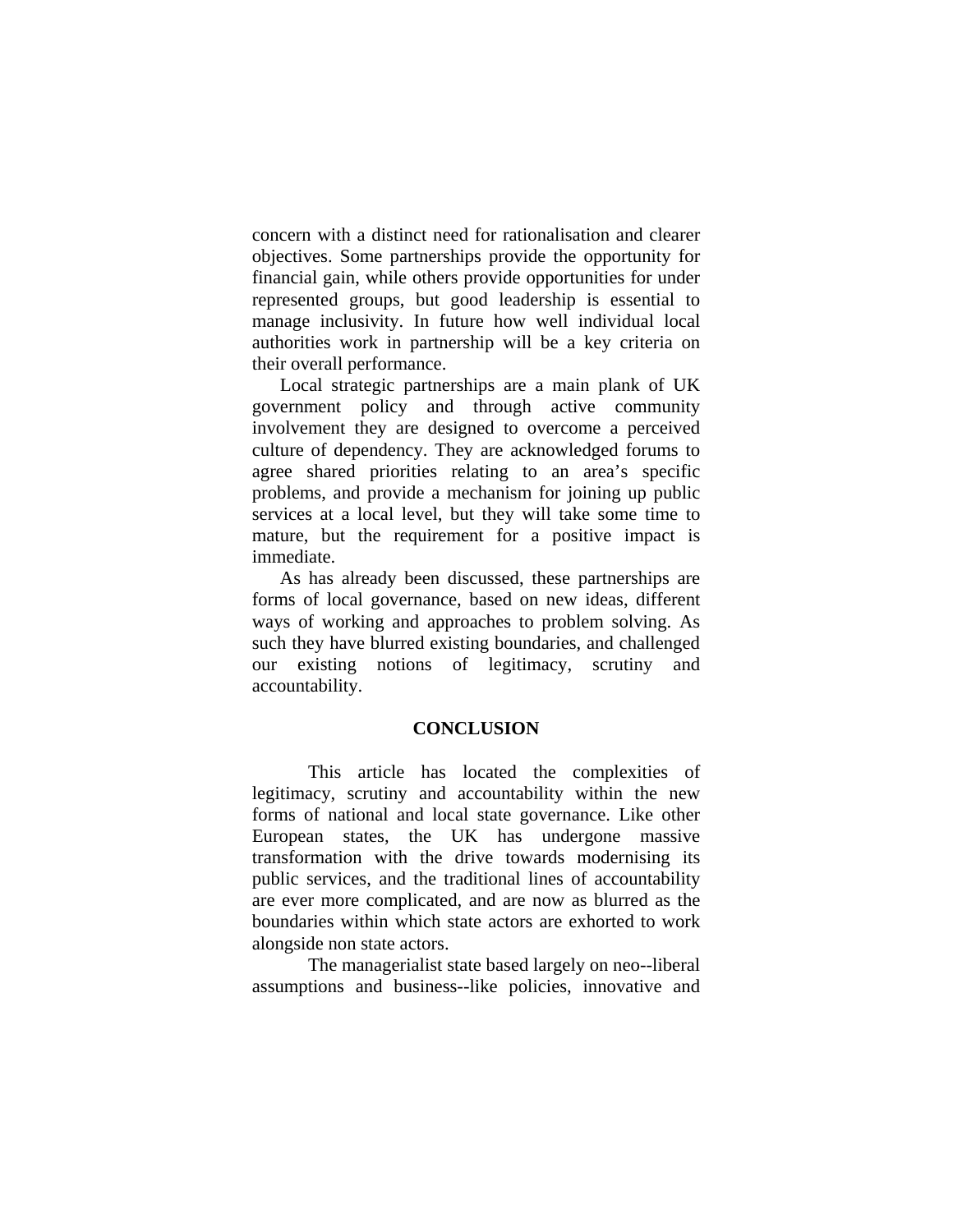experimental, reconfigured and re-engineered forms of governance, fostered by the Blair administration, and given expression through New Public Management, has replaced the traditional top-down, command hierarchies, but increased the ambiguities on which agencies or individuals should provide an account of activities, and to whom must they be accountable.

New arrangements in which state and non-state actors work together across organisational boundaries to achieve commonly agreed objectives have exposed gaps in institutional coverage and challenged the democratic legitimacy of both state and non- state actors, as scrutiny and accountability remain key unresolved issues at the heart of modernisation of the British state. As state officials now draw in personnel, resources and information from non-state actors and share "democratic action spaces", the new relationships and responsibilities have altered democratic engagement and patterns of legitimacy.

 Many of the problems facing the British state cannot be solved solely by state agencies, and the multifaceted social, economic and environmental nature of intractable problems, the rapidity of global changes, the escalation in citizen and consumer demands, and broader variety of partnerships have apparently become the new drivers of effective and efficient resource distribution. However, the need to encourage more creative and innovative ways of working and new approaches to problem solving have challenged how we view democratic legitimacy, scrutiny and accountability, by bringing them into sharper focus.

The article has argued that despite the on going conceptual debates surrounding democratic legitimacy, scrutiny and accountability, there is evidence to suggest that as the context of governance continues to change, more and more state functions are contracted out, privatised, or delivered by combinations of state and non--state actors or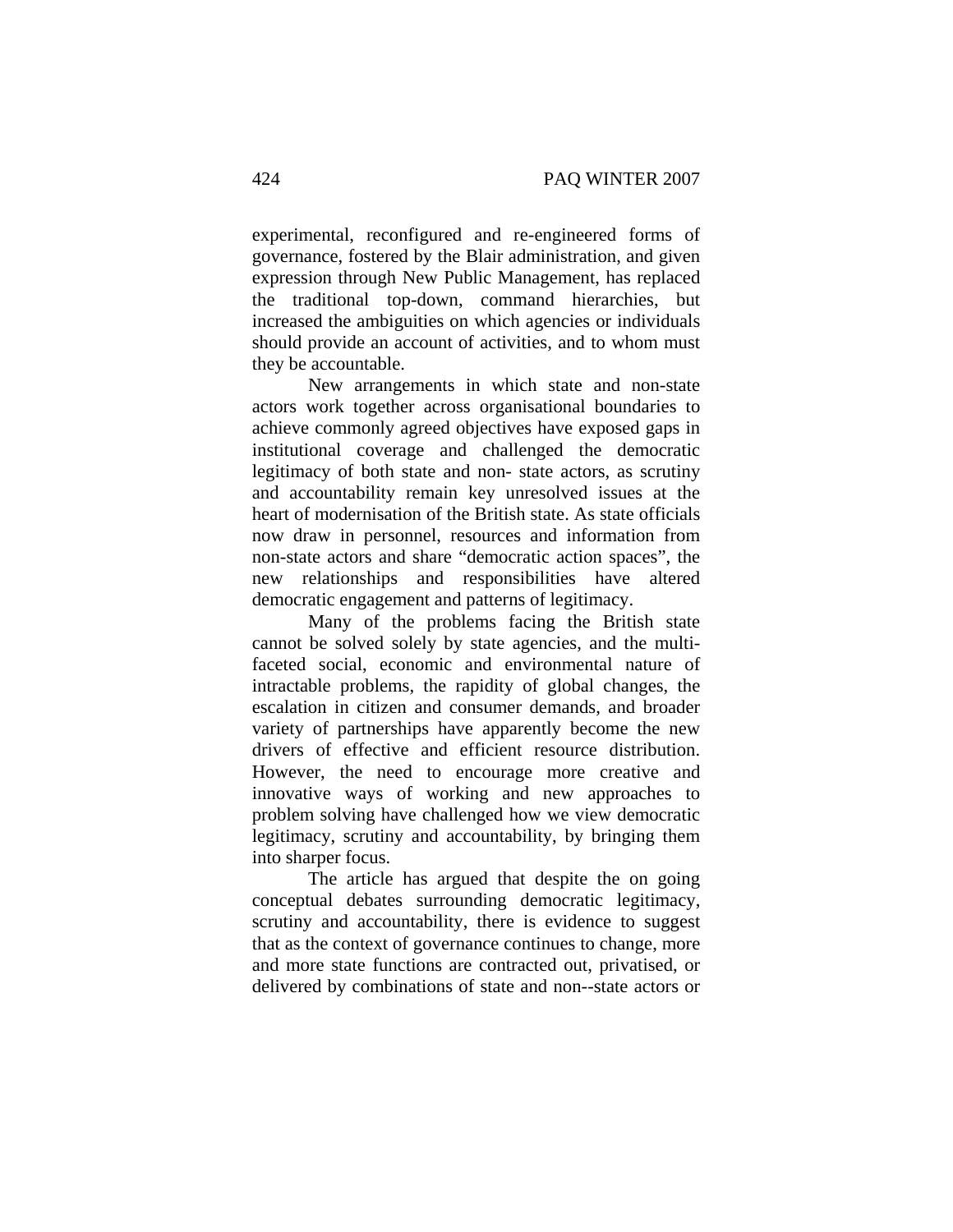agencies we need to rethink our views on legitimacy, scrutiny and accountability. While states continue to divest financial and managerial responsibilities and measure performance on market driven criteria such consumerism, competition, efficiency and value for money questions remain on issues of equity and public interest.

It has been suggested that New Public Service or New Public Governance models offer viable alternatives to counteract the dichotomous relationship between the traditional public administration and New Public Management. They highlight the challenges to existing forms of legitimacy, scrutiny and accountability. The emerging requirement for greater public participation in public service improvement enhances democratic citizenship, community, and civil society, and provides a model quite different from those traditional bureaucracies controlled by top-down mechanisms.

Both NPS and NPG are viable alternatives to the traditional bureaucratic and more recently dominant NPM, because they both emphasise that public sector organisations should be organised in such a way that public servants are not responsive to 'constituents and clients', nor to 'customers', but to 'citizens'. With citizens at the forefront, the emphasis in NPS should not be placed on either steering (NPM) or rowing (public administration) the governmental boat (Osborne and Gaebler, 1992), but rather on building public institutions marked by integrity and responsiveness. Because accountability involves complex constellations of institutions and standards, there is a need to collaborate on shared decision--making, but this must be based on a notion of strengthening democratic control and increased citizen involvement, as well as improving public trust in government institutions and types of services provided.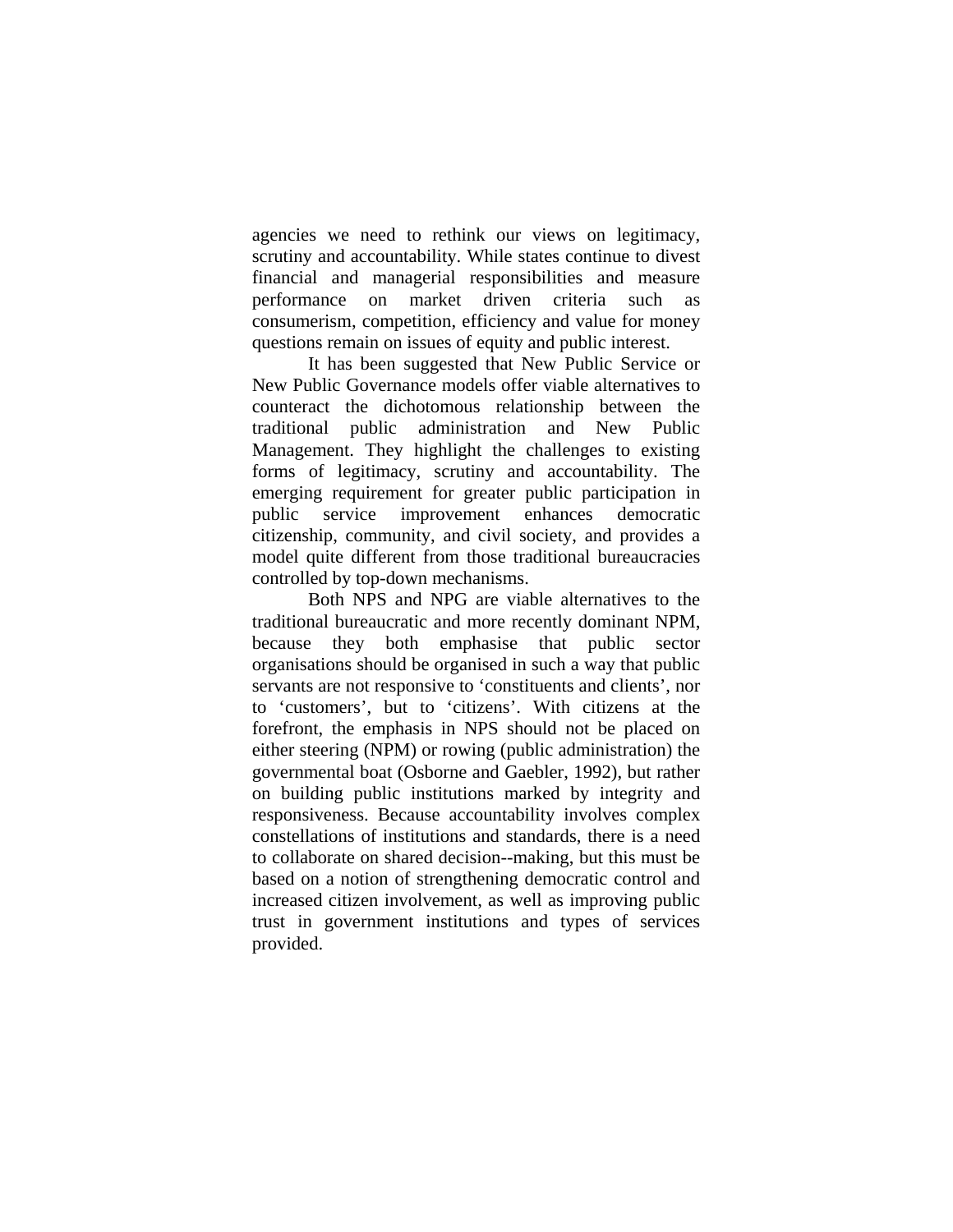## **REFERENCES**

- Attwood, M., Pedler, M., Pritchard, S., and Wilkinson, D. (2003). *Leading Change: A Guide to Whole Systems Working.* Bristol, UK: Policy Press.
- Balloch, S. and M. Taylor (2001). *Partnership Working: Policy and Practice.* Bristol, UK: Policy Press.
- Blair, T. (British Prime Minister) (1998). Letter addressed to Head of the Home Civil Service and Cabinet Secretary, Sir Richard Wilson; Cabinet Office, Whitehall, London, October.
- Chapman, R.A. (1993). "Governance, Scrutiny and Accountability, Ethics in the Public Sector." *Politeia* 12 (2): 28-42.
- Clarke, J. (2003). "Scrutiny through Inspection and Audit," in T. Bovaird and E. Loeffler (eds.), *Public Management and Governance.* London: Routledge.
- Colenutt, B. and A. Cutten (1994). "Community Empowerment in Vogue or Vain." *Local Economy* 9(3): 236-250.
- Cope, S. and J. Goodship (1999). "Regulating Collaborative Government: Towards Joined Up Government." *Public Policy and Administration* 14(2): 3-16.
- Denhardt, R.B. amd J.V. Denhardt (2000). "The New Public Service: Serving Rather Than Steering." *Public Administration Review* 60(6): 549-559.
- Friend, J.K., J.M. Power, and C.J.L. Yewlett (1974). *Public Planning: The Intercorporate Dimension.*  Birmingham: Tavistock.
- Geddes, M. (1997). *Partnerships against Poverty and Exclusion.* Bristol: Policy Press.
- Gray, A.G. (1998). *Business-like but not Like a Business: The Challenge for Public Management.* London: Public Finance Foundation/CIPFA.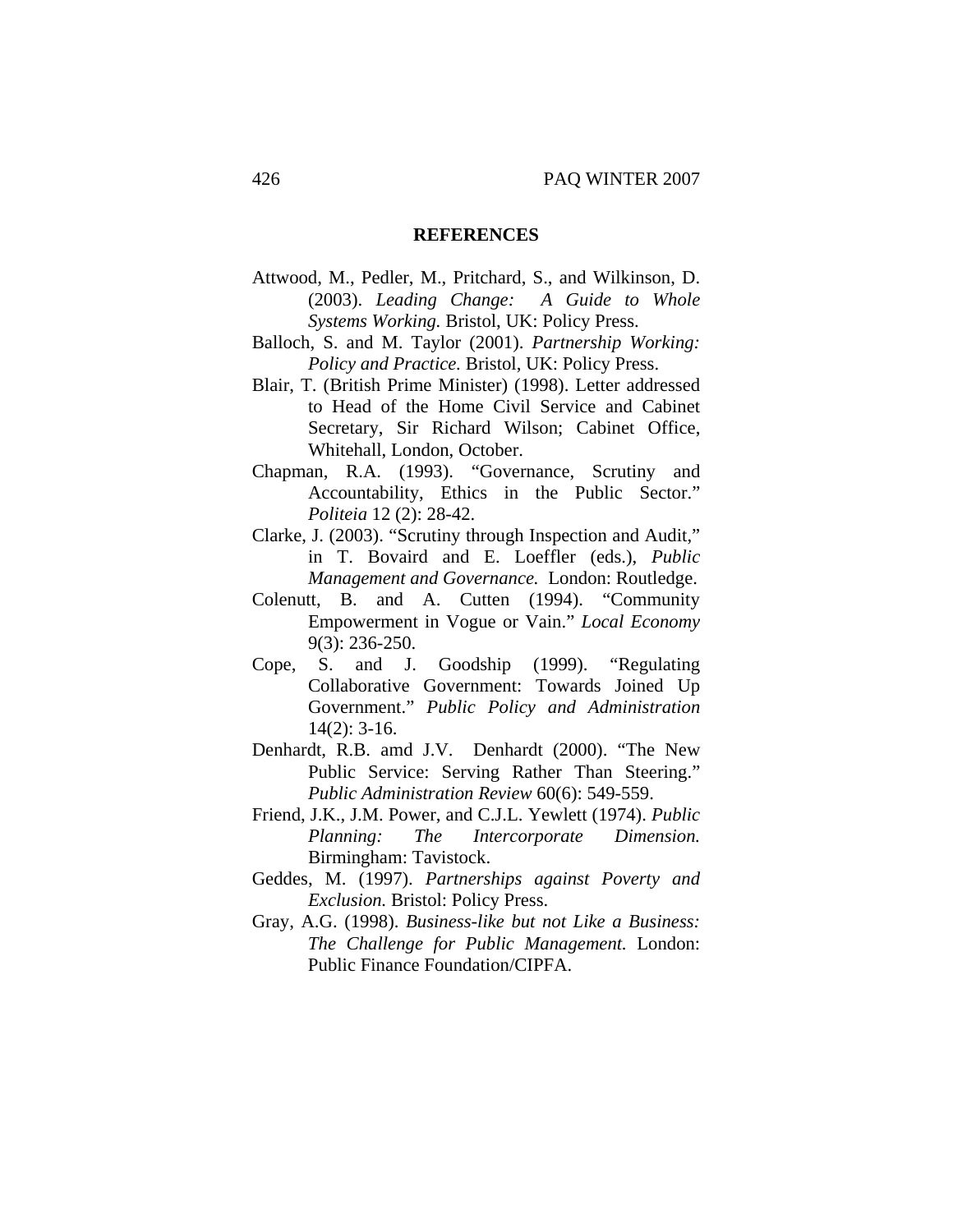- Hirst P. (2000). "Democracy and Governance," in J. Pierre (ed.), *Debating Governance. Authority, Steering and Democracy.* Oxford, UK: Oxford University Press.
- Hirst, P. (1997). *From Statism to Pluralism.* London: UCL Press.
- House of Commons, Public Administration Select Committee, 2003-4 (2003). "A Draft Civil Service Bill: Completing the Reform." First Report of Session 2003-4 (Vol. I). London: The Stationery Office, HMSO.
- Hutton, W. (1997). *The State to Come.* Chatham: Vintage.
- Improvement and Development Agency (2001). *Benchmark of the 'Ideal' Local Authority.* 3rd edition. August 2001. Available at: [[www.idea.gov.uk\]](http://www.idea.gov.uk/)
- John, P. (2001). *Local Governance in Western Europe.*  London: Sage Publications.
- Leach, S. and D.F. Norris (2003). "Elected Mayors on England: A Contribution to the Debate." *Public Policy and Administration* 17(1): 21-39.
- Maddock, S. (2002). "Making Modernisation Work: New Narratives, Change Strategies and People Management in the Public Sector." *International Journal of Public Sector Management* 15(1): 13-44.
- McGarvey, N. (2001). "Accountability in Public Administration: A Multi-Perspective Framework for Analysis." *Public Policy and Administration* 16(2): 17-28.
- Miliband, D. (1999). "This is a Modern World." *Fabian Review* 111(4): 11-13.
- Moran, M. (2000). "The Frank Stacey Memorial Lecture: From Command State to Regulatory State." *Public Policy and Administration* 15(4): 1-14.